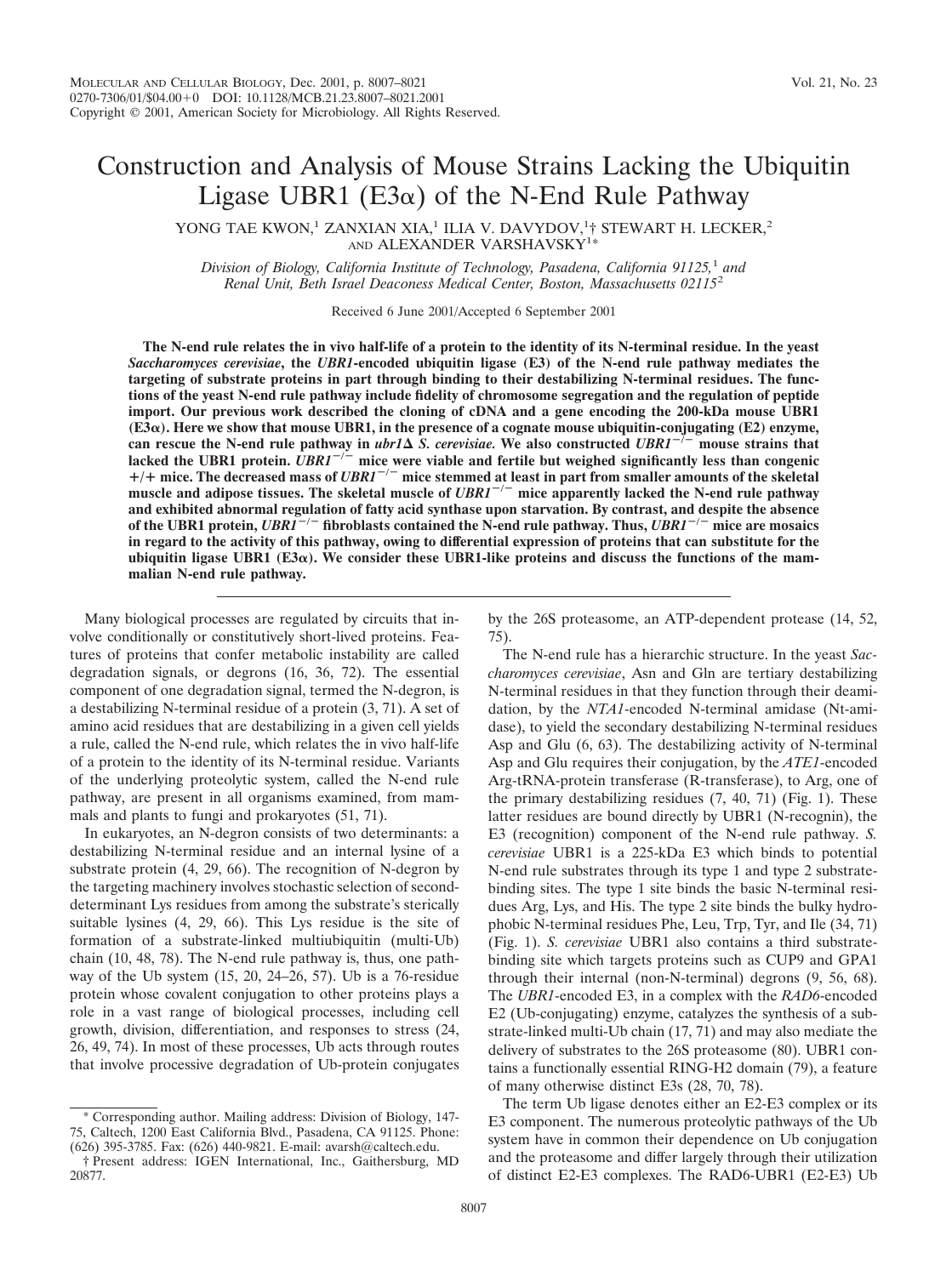

FIG. 1. (A) The N-end rule pathway in mammals (12, 32, 33). N-terminal residues are indicated by single-letter abbreviations for amino acids. The ovals denote the rest of a protein substrate. The Asn-specific N-terminal amidase (Nt<sup>N</sup>-amidase) NTAN1 converts N-terminal Asn into Asp  $(19, 32)$ . N-terminal Gln is deamidated by a distinct Nt<sup>Q</sup>-amidase, NTAQ1, which remains to be characterized. In mammals, the secondary destabilizing N-terminal residues Asp, Glu, and Cys are arginylated by the Arg-tRNA-protein transferases (R-transferases) encoded by *ATE1* (33 and Y. T. Kwon, A. Kashina, and A. Varshavsky, unpublished data). The set of primary destabilizing N-terminal residues—Arg, Lys, His, Phe, Leu, Trp, Tyr, and Ile—is recognized in mammals by at least three distinct E3 enzymes of similar binding specificities, including the *UBR1*-encoded E3 $\alpha$ and UBR2 (see Discussion). N-terminal Ala, Ser, and Thr are primary destabilizing residues in mammals but are stabilizing residues in *S. cerevisiae* (18, 22). An E3 that recognizes these N-terminal residues remains to be characterized. In mammals, either of the two highly similar Ub-conjugating (E2) enzymes, HR6A and HR6B (E214K), can be a component of E2-E3 complexes (Ub ligases) that mediate ubiquitylation of N-end rule substrates. The term "Ub ligase" is used to denote either an E2-E3 complex or its specific E3 component. A targeted, multi-Ub chain-bearing substrate is degraded by the 26S proteasome. (B) The N-end rule pathway in the yeast *S. cerevisiae* differs from its mammalian counterpart by the presence of a single Nt-amidase, NTA1, which mediates deamidation of N-terminal Asn or Gln (6) by Cys being a stabilizing residue; by the absence of E3 that recognizes N-terminal Ala, Ser, and Thr; and by the presence of a single E3, UBR1, that recognizes other primary destabilizing N-terminal residues (71).

ligase of the N-end rule pathway is one example of such a complex. Specific E3s recognize (bind to) specific degrons of their protein substrates. The diversity of E3s underlies the enormous range of substrates that are recognized and destroyed by the Ub system in ways that are regulated both temporally and spatially. There are dozens of E3s in *S. cerevisiae* and possibly hundreds of distinct E3s in mammals (78).

In contrast to yeast, where N-terminal Asn and Gln are deamidated by a single Nt-amidase, in mammals there are two enzymes,  $Nt<sup>N</sup>$ -amidase and  $Nt<sup>Q</sup>$ -amidase, which are specific for N-terminal Asn and Gln, respectively (19, 32, 64) (Fig. 1). In vertebrates, the set of secondary destabilizing residues contains not only Asp and Glu but also Cys, the latter being a stabilizing residue in the yeast N-end rule (11, 18). The two known species of mammalian R-transferase, ATE1-1 and ATE1-2, are produced through alternative splicing of *ATE1* pre-mRNA (33). The substrate specificities of ATE1-1 and ATE1-2 are similar to those of the *ATE1*-encoded R-transferase of *S. cerevisiae* in that they can arginylate N-terminal Asp and Glu but cannot arginylate N-terminal Cys (33). However, recent work revealed that mouse  $ATEI^{-/-}$  cells are incapable of arginylating any of the three secondary destabilizing N-terminal residues—Asp, Glu, and Cys (Y. T. Kwon, A. Kashina, I. Davydov, and A. Varshavsky, unpublished data).

The known functions of the N-end rule pathway include the control of peptide import in *S. cerevisiae* through the conditional degradation of CUP9, a transcriptional repressor of the peptide transporter PTR2 (1, 9, 68). It remains to be determined whether the N-end rule pathway has similar importregulating functions in prokaryotes and multicellular eukaryotes. The *S. cerevisiae* N-end rule pathway is also essential for chromosome stability, through degradation, at the metaphase-anaphase transition, of a fragment of cohesin complexes that hold together sister chromatids (51). Given the evolutionary conservation of separase and cohesin (76), this function of the yeast N-end rule pathway may be relevant to other eukaryotes as well.

Besides CUP9 and SCC1, several other proteins were also found to be substrates of the N-end rule pathway. These proteins include Sindbis virus RNA polymerase (and homologous polymerases of other alphaviruses) (13), HIV integrase (45), a bacterial protein, p60, which is secreted by *Listeria monocytogenes* into the cytosol of infected mammalian cells (59), the mammalian GTPase-accelerating (GAP) proteins RGS4 and RGS16 (12), the *S. cerevisiae GPA1*-encoded G $\alpha$  protein (43, 56), and the encephalomyocarditis (EMC) virus 3C protease (37). Physiological functions, if any, of the degradation of these proteins by the N-end rule pathway are either unknown or have not been established definitively.

In yeast only one E3, encoded by *UBR1*, mediates the recognition of substrates by the N-end rule pathway (8, 71). Studies of the Ub-dependent proteolysis in rabbit reticulocyte ex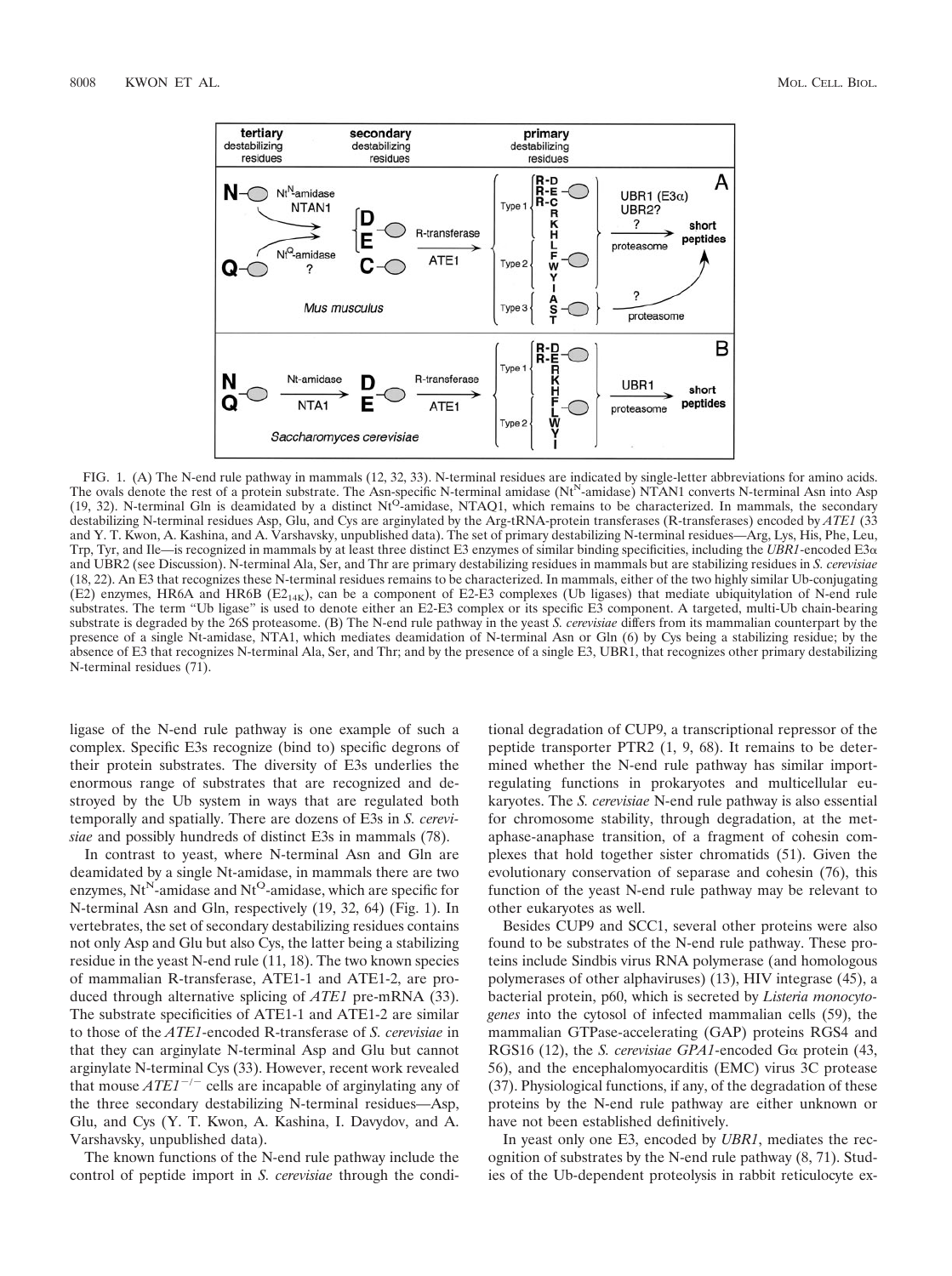tracts suggested that the same may be true in mammalian cells, since only one E3 of the N-end rule pathway, called  $E3\alpha$ , was apparent in these extracts (23). However, the cloning of cDNA and genes encoding mouse UBR1  $(E3\alpha)$  indicated the existence of at least two *UBR1* homologs in the mouse (and human) genome, termed *UBR2* and *UBR3* (35). The sequences of *UBR2* and *UBR3* cDNAs and genes (Y. T. Kwon, T. Tasaki, and A. Varshavsky, unpublished data) suggested that at least mouse UBR2 may functionally overlap with UBR1. To address this and related questions, we initiated genetic and biochemical dissection of the UBR protein family in the mouse. In the present study, the first in a projected series, we constructed and analyzed mouse strains lacking UBR1.

#### **MATERIALS AND METHODS**

**Strains and plasmids.** The *S. cerevisiae* strains used were JD52 (*MAT***a** *ura3-52 his3-200 leu2-3,112 trp1-63 lys2-801*) (30) and the *ubr1* strain AVY107 (*MAT***a** *ura3-52 his3-200 leu2-3,112 trp1-63 lys2-801 ubr1*::myc3) (H. Rao and A. Varshavsky, unpublished data). Cells were grown in rich medium (yeastpeptone-dextrose) or in synthetic glucose-containing medium (standard-dextrose [SD]) (58). The pUB23-X plasmids ( $X = \text{Arg}$ , Leu, or Met) (3) were used for expressing Ub-X- $\beta$ -galactosidase ( $\beta$ gal) proteins from the galactose-inducible P*GAL* promoter. Transformation of *S. cerevisiae* was performed using the lithium acetate method (2).

**Construction of mouse strains lacking UBR1.** BAC3, a BAC clone containing the mouse *UBR1* gene (35), was the source of homology arms. The 7.0-kb *Cla*I-*Nsi*I fragment of BAC3 (encompassing exons 3 and 4) and the 1,670-bp *Pvu*II-*Nsi*I fragment (encompassing exons 6 to 8) were used as the long and short homology arms of the targeting vector, respectively. These fragments were inserted into pPGK-SA containing a PGK/neo cassette and a PGK/TK cassette (32), yielding pUBR1-KO (Fig. 2A). The *Cla*I-linearized targeting vector (Fig. 2A) was electroporated into CJ7 embryonic stem (ES) cells (derived from the mouse strain 129/SvJ) (2). Selection with G418 (at 0.4 mg/ml) and 1-(2-deoxy,  $2'$ fluoro- $\beta$ -D-arabinofuranosyl)-5-iodouracil (FIAU; at 0.4  $\mu$ M) was started 24 h after electroporation. Correctly targeted ES cells were identified by PCR and Southern hybridization by using the  $5'$  and  $3'$  probes (Fig. 2A to C). Cells of the 10 independent ES cell clones were injected into 3.5-days postcoitum C57BL/6J blastocysts. The resulting male chimeras were bred with C57BL/6J females to test for germline transmission of the mutated *UBR1* gene. The *UBR1*<sup>+/-</sup> mice resulting from this cross (5 of 10 independent ES clones were found to populate the germline in these tests) were intercrossed to produce  $UBRI^{-/-}$  mice in the mixed 129/C57 strain background. Alternatively, the initial male chimeras were mated with 129/SvEv females, yielding, through the analogous procedures, *UBR1<sup>-/</sup>* mice in the strain 129 background. For genotyping the tail-derived DNA was analyzed by PCR or digested with either *Sph*I or *Bam*HI and analyzed by Southern hybridization. The 0.8- and 1.1-kb PCR-produced fragments (indicated in Fig. 2A) were used as the  $5'$  and  $3'$  Southern hybridization probes, respectively.

**Cloning of the mouse** *HR6A* **cDNA.** We searched GenBank's expressed sequence tag (EST) database for a close mouse homolog of the mouse  $E2_{14K}$ Ub-conjugating enzyme (m HR6B, accession no. U57690). A putative amino acid sequence deduced from EST clones was 95% identical to that of mouse HR6B  $(E2<sub>14K</sub>)$ . The corresponding full-length cDNA was amplified by reverse transcription (RT)-PCR using total RNA isolated from skeletal muscle (33). Firststrand cDNA was synthesized using Superscript II polymerase (GIBCO, Frederick, Md.), and PCR was carried out using primers specific for the 5' end (GGCGGATCCTGAGCCCGCTAAAGCCATGTCGAC, forward primer; single and double underlinings denote the *Bam*HI restriction site and start codon, respectively) and the 3' end (CTGGCGCGACTGTTGACTCAGGGTCTCGA GCGG, reverse primer; single and double underlinings denote the *Xho*I restriction site and stop codon, respectively) of the mouse *HR6A* open reading frame (ORF). For the expression of mouse HR6A in *S. cerevisiae*, the amplified *mHR6A* cDNA was cloned into *Bam*HI-*Xho*I-cut p413-MET25 and p415- MET25 (46), yielding p413-MET25-mHR6A and p415-MET25-mHR6A, respectively. For the expression of mouse HR6B ( $E2<sub>14K</sub>$ ) in *S. cerevisiae*, its ORF was amplified by PCR from the plasmid 44.83 encoding mHR6B ( $E2<sub>14K</sub>$ ) (a gift from H. P. Roest, Erasmus University, Rotterdam, The Netherlands) and was then subcloned into *Bam*HI-*Xho*I-cut p413-MET25 and p415-MET25 (46), yielding p413-MET25-E2<sub>14K</sub> and p415-MET25-E2<sub>14K</sub>, respectively.



FIG. 2. Construction of  $UBRI^{-/-}$  mice. (A) Top diagram, a restriction map of the  $\sim$ 24-kb 5'-proximal region of the  $\sim$ 120-kb mouse *UBR1* gene. Middle diagram, the targeting vector. Bottom diagram, the deletion and/or disruption *UBR1*<sup>-</sup> allele. Exons are denoted by solid vertical rectangles. The directions of transcription of the neomycin (*neo*) and the thymidine kinase (*tk*) genes are indicated. Homologous recombination resulted in the replacement of the *UBR1* exons 4 to 6 with the *neo* cassette. Exon 4, marked by an asterisk, contains  $Gly_{147}$  and  $Asp_{150}$ , the residues that are essential, in *S. cerevisiae* UBR1, for binding type 1 destabilizing N-terminal residues (see Results). Exon 6, also marked by an asterisk, contains  $Asp_{233}$  and  $His_{236}$ , the residues that are essential, in *S. cerevisiae* UBR1, for binding type 2 destabilizing N-terminal residues (see Results). Probes used for Southern hybridization are indicated by solid rectangles. Restriction sites: Sp, *Sph*I; Cl, *Cla*I; BI, *Bam*HI, Ns, *Nsi*I, PII, *Pvu*II. (B) PCR analysis of mouse tail DNA. The primers were 5'-GCCACTTGTGT AGCGCCAAGTGCCAG-3 (for *neo*; forward), 5-GAGATAGGAA ACTGCATGCGCTGC-3' (for *UBR1*; forward), and 5'-CAAGAGT GCAACAGTTACCACATG-3' (for *UBR1*; reverse). DNA bands corresponding to the wild-type (wt) and mutant (mut) *UBR1* alleles are indicated on the right. (C) Southern analysis of *BamHI*-cut (3' probe) and *SphI*-cut (5' probe) tail DNA from  $+/+$ , *UBR1<sup>+/-</sup>*, and *UBR1*<sup>-</sup> mice. The 3' probe detected 13- and 5.5-kb *UBR1* fragments in *Bam*HI-cut DNA corresponding to the wild-type and mutant *UBR1* alleles, respectively. The 5' probe detected 16- and 10-kb fragments in the same *SphI*-cut alleles. The depicted organization of the deletion and/or disruption *UBR1<sup>-/-</sup>* allele was additionally verified using Southern analysis with other restriction endonucleases (data not shown). (D) Northern analysis. Total electrophoretically fractionated RNA from brain, testis, or liver of  $+/+$  and *UBR1<sup>-/-</sup>* mice was probed either with the *UBR1* cDNA fragment (nucleotides 555 to 888) which was deleted in the *UBR1<sup>-/-</sup>* allele (gel a) or with the  $\sim$ 2-kb cDNA fragment (nucleotides 116 to 2124) that contained both the deleted region (nucleotides 532 to 885) and its flanking sequences (gel b) or with the human  $\beta$ -actin cDNA fragment (gel c). (E) Immunoblot analysis of total extracts from liver, skeletal muscle, and EFs with affinity-purified antibody (38) against the N-terminal  $\sim$ 35-kDa fragment of mouse UBR1 (gels a to c) or with affinity-purified antibody specific for the 2-1 UBR1 peptide (see Materials and Methods) encoded by the deleted region of *UBR1* in the *UBR1* allele (gel d).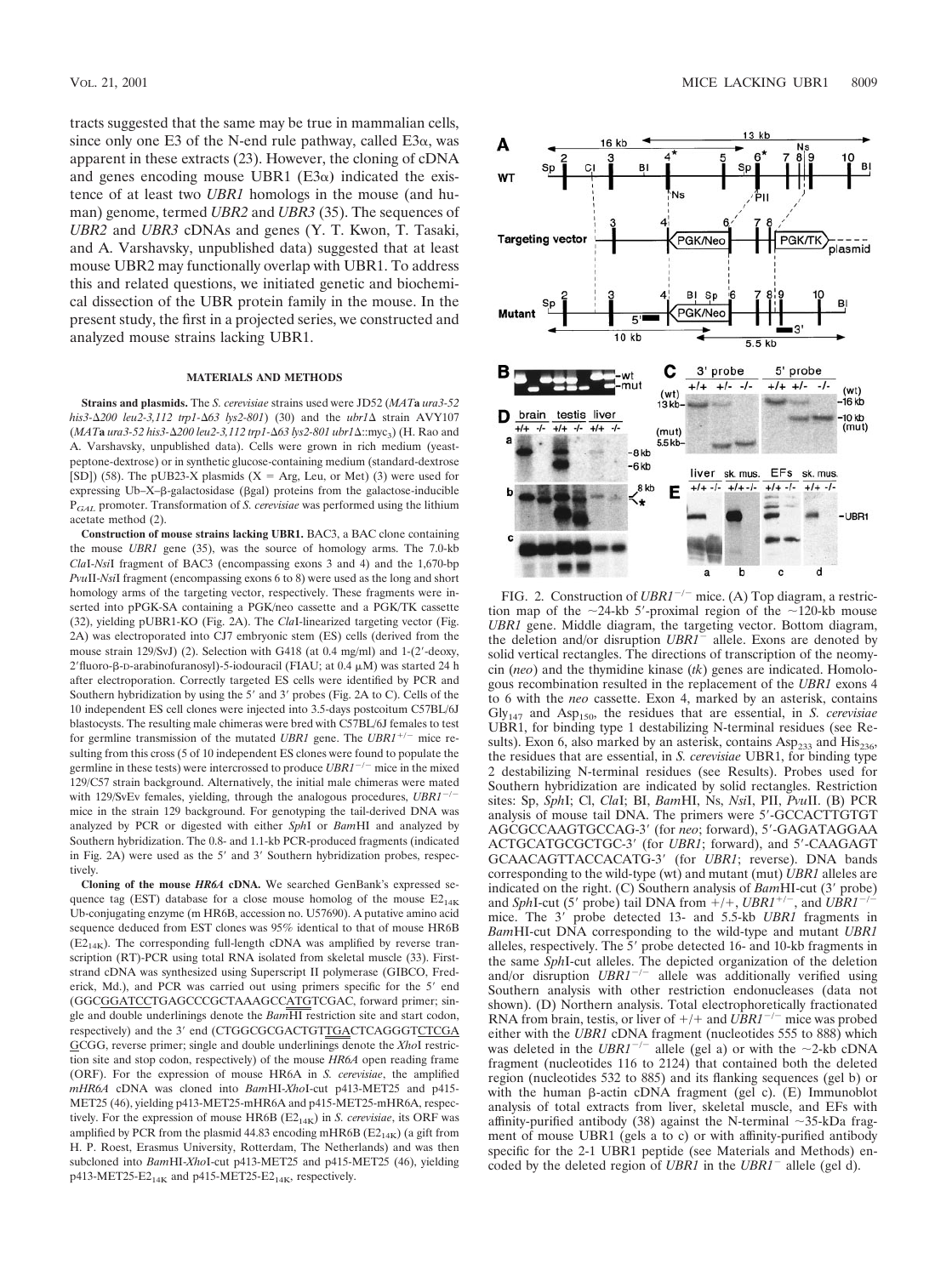**Subcloning and expression of mouse** *UBR1* **cDNA in** *S. cerevisiae***.** Because the mouse *UBR1* cDNA was toxic to all of the tested *Escherichia coli* strains (data not shown), we subcloned it directly in *S. cerevisiae*. An *Anf*II (blunt-ended)/*Cla*Iproduced cDNA fragment containing the 5.3-kb mouse *UBR1* ORF in the MR26 plasmid (35) was ligated to *Sma*I/*Cla*I-cut p414-MET25. The ligation mixture was used to transform the *ubr1 S. cerevisiae* strain AVY107 on SD plates lacking Trp, followed by incubation at 30°C for 3 to 4 days. Selected transformants were grown in SD (lacking Trp) liquid medium, followed by isolation of the plasmid DNA and by PCR screening for the presence of full-length *UBR1* ORF. The resulting plasmid, pMET414-mUBR1, expressed the 200-kDa mouse UBR1 in *S. cerevisiae*.

**Assay of gal activity and pulse-chase analysis in** *S. cerevisiae***.** For the assay of  $\beta$ gal activity, *S. cerevisiae* cells in a 5-ml culture ( $A_{600}$  of  $\sim$ 1) were pelleted by centrifugation and resuspended in 5 ml of buffer Z (10 mM KCl, 1 mM MgSO<sub>4</sub>, 50 mM β-mercaptoethanol, 60 mM Na<sub>2</sub>HPO<sub>4</sub>, 40 mM NaH<sub>2</sub>PO<sub>4</sub> [pH 7.0]). After determining the  $A_{600}$  of the suspension, 50- or 100- $\mu$ l samples were diluted to 1 ml with buffer Z, and  $0.1\%$  SDS (20  $\mu$ l) and CHCl<sub>3</sub> (50  $\mu$ l) were then added; the suspension was vortexed for 10 to 15 s and incubated for 15 min at 30°C, followed by the addition of 0.2 ml of *o*-nitrophenyl-β-D-galactopyranoside (ONPG) (4 mg/ml in buffer Z) and incubation at 30°C, until a medium-yellow color had developed, at which point the reaction was stopped by the addition of 1 M  $Na_2CO_3$  (0.4 ml). The mixture was centrifuged for 5 min at  $1,100 \times g$ , and  $A_{420}$ and  $A_{500}$  of the samples were measured. The ONPG units (U<sub>ONPG</sub>) of  $\beta$ gal activity were calculated as follows:  $U_{ONPG} = 1,000 \times [(A_{420}) - (1.75 \times A_{500})]$ /  $(t) \times (v) \times (A_{600})$ , where (*t*) and (*v*) were the time of incubation (min) and the sample volume (ml), respectively.

For pulse-chase analysis, cells were grown at 30°C in SD (lacking Ura, Trp, and Leu) medium, harvested by centrifugation, washed twice with sterile water, and inoculated into SG (lacking Ura, Trp, Leu, and Met) medium to a final  $A_{600}$  of 0.2. When the  $A_{600}$  reached 1.0, cells from a 10-ml culture were harvested by centrifugation, washed with 0.8 ml SG (lacking Ura, Trp, Leu, and Met) medium, resuspended in 0.4 ml of the same medium, and labeled for 5 min at 30°C with 35S-methionine–cysteine (0.16 mCi of 35S-EXPRESS; New England Nuclear, Boston, Mass.). Cells were pelleted and resuspended in 0.4 ml of SG (lacking Ura, Trp, Leu, and Met) medium containing 10 mM L-methionine and 5 mM L-cysteine. Samples (0.1 ml) were taken at the indicated time points, followed by preparation of extracts and immunoprecipitation (34) by using a monoclonal anti-gal antibody (Promega, Madison, Wis.).

Overexpression, labeling, and purification of Ub-X-e<sup>K</sup>-DHFR-His<sub>6</sub> proteins. A pT7-UbXe<sup>K</sup>DHFRhis plasmid (X = Met, Arg, or Phe) (11) was transformed into  $E.$  *coli* BL21(DE3) (2). Following the addition of isopropyl-1-thio- $\beta$ -Dgalactopyranoside (IPTG), the cells were labeled with 35S-methionine–cysteine  $(^{35}S-EXPRESS$ ; New England Nuclear) as described previously (32). The cells were collected by centrifugation and disrupted by sonication, and <sup>35</sup>S-labeled Ub-e<sup>K</sup>-DHFR-His<sub>6</sub> (Ub-X-DHFR) test proteins were purified by affinity chromatography under nondenaturing conditions by using the Ni-NTA Spin Kit (Qiagen, Chatsworth, Calif.). The eluted proteins were dialyzed against a solution containing 1 mM  $MgCl<sub>2</sub>$  1 mM dithiothreitol (DTT), 0.1 M Tris-HCl (pH 7.7) and were rapidly frozen and stored at  $-80^{\circ}$ C in samples that were to be thawed just once. The specific radioactivity of  $[^{35}S]$ Ub-X-DHFR proteins was  $5 \times 10^5$  to  $10 \times 10^5$  cpm/µg.

**Extracts of skeletal muscle and embryonic fibroblast (EF) cells.** To prepare muscle extracts, leg muscles from three to six  $+/+$  male mice or their littermate (also male) *UBR1<sup>-/-</sup>* counterparts (strain 129 background) were combined and homogenized in 20 mM Tris (pH 7.6) containing 1 mM  $\beta$ -mercaptoethanol, 1% glycerol, 1 mM EDTA, 1 mM EGTA, 50  $\mu$ M chymostatin, and 50  $\mu$ M E64 (Sigma, St. Louis, Mo.) using a rotor-stator homogenizer (Biospec Products, Bartlesville, Okla.).

Homogenates were centrifuged at  $30,000 \times g$  for 30 min to remove myofibrils, followed by centrifugation of the supernatants at  $100,000 \times g$  for 1 h. The resulting extracts were either assayed directly or fractionated on DEAE-cellulose (23, 61) to produce fraction II (which contained the proteasome and most of the Ub-system enzymes) and the flowthrough fraction I (which contained Ub and  $~\sim$ 70% of proteins in the initial extract). Both whole-cell extracts and fraction II were dialyzed against a solution containing 20% glycerol, 1 mM DTT, 5 mM MgCl<sub>2</sub>, 50 mM Tris (pH 7.6) and were stored at  $-80^{\circ}$ C in samples that were to be thawed and used only once. The same procedures were employed to prepare extracts from  $+/+$  and *UBR1<sup>-/-</sup>* EF cells, except that a Dounce homogenizer was used to disrupt the cells.

**In vitro proteolysis and Ub conjugation assays.** Degradation assays were carried out in samples of 0.1 ml containing the following components: 20 mM Tris-HCl (pH 7.6), 5 mM MgCl<sub>2</sub>, 2 mM DTT, ATP-regenerating system (10  $\mu$ g) of creatine phosphokinase and 10 mM creatine phosphate), 1 mM ATP, 25  $\mu$ g of purified Ub, 50  $\mu$ M bestatin, a dipeptide at 2 mM (when present),  $\sim$ 0.5 mg of dialyzed whole-cell extract, and a <sup>35</sup>S-labeled X-DHFR (X-e<sup>K</sup>-DHFR-His<sub>6</sub>) test substrate, produced from Ub-X-e<sup>K</sup>-DHFR-His<sub>6</sub> through the cleavage by deubiquitylating enzymes (DUBs) in the extract. The following dipeptides were used: Lys-Ala, Ala-Lys, Phe-Ala, and Ala-Phe (Sigma, St. Louis, Mo.). Dipeptides were stored at  $-20^{\circ}$ C at 0.5 M in 10 mM K-HEPES, pH 7.5. Bestatin (Sigma) was added to decrease degradation of dipeptides in the extract (12, 53). Control experiments (not shown) showed that the addition of bestatin alone did not significantly inhibit the degradation of test proteins by the N-end rule pathway. In some experiments the reaction mixtures were incubated for 10 min without ATP, followed by the addition of ATP and an ATP-regenerating system. Incubations were carried out at  $37^{\circ}$ C. Samples of 10  $\mu$ l were withdrawn in the course of incubation, and the degradation of  $\int_0^{35} S |Ub-X-DHFR$  proteins was assessed by measuring 5% trichloroacetic acid (TCA)-soluble <sup>35</sup>S as follows:

$$
^{35}\mathrm{S} = \frac{X}{Y} \cdot \frac{a}{a-1} \cdot 100\%
$$

where  $X$  was the amount of TCA-soluble  $35S$  (cpm);  $Y$  was the total amount of 35S (cpm) in the same sample; and *a* was the number of Met residues in a Ub-X-DHFR test protein ( $a = 10$  for Ub-Met-DHFR;  $a = 9$  for the other Ub-X-DHFRs). The *a-*1 term corrected for the presence of one Met residue in Ub. To determine TCA-soluble  $35S$ , a 10- $\mu$ l sample was added to a tube containing 90 µl of ice-cold 5.6% TCA. The tube was briefly vortexed, incubated on ice for 10 min, and centrifuged in a microcentrifuge for 10 min at 4°C. 35S in a fraction of supernatant was then determined using scintillation counter.

To assay Ub conjugation to a test protein, fraction II (35  $\mu$ g of protein, 20  $\mu$ l total volume) was incubated with <sup>125</sup>I-labeled  $\alpha$ -lactalbumin (~150,000 cpm, ~1  $\mu$ M) and unlabeled Ub (50  $\mu$ M) in buffer A (20 mM Tris-HCl [pH 7.6], 20 mM KCl, 5 mM  $MgCl<sub>2</sub>$ , 2 mM AMP-PNP, 1 mM DTT, 30  $\mu$ M MG132 [Sigma], and 10% glycerol). Samples (20  $\mu$ l) were incubated at 37°C for 1 h. The reactions were terminated by the addition of  $5\times$  Laemmli sample buffer (6  $\mu$ l) (2) followed by SDS–13% polyacrylamide gel electrophoresis (PAGE) and quantitation by using PhosphorImager (Molecular Dynamics, Sunnyvale, Calif.). To assay Ub conjugation to endogenous muscle proteins, fraction II (35  $\mu$ g of protein) was incubated with <sup>125</sup>I-Ub ( $\sim$ 150,000 cpm, 5 to 10  $\mu$ M) in buffer A for 1 h at 37°C, followed by SDS-PAGE analysis as described above. Purified  $E2_{14K}(C88S)$ , a dominant-negative inhibitor of UBR1 (E3 $\alpha$ ) (65), or Lys-Ala, a type 1 dipeptide inhibitor of UBR1 (18), was added to some of the assays. Human  $\alpha$ -lactalbumin was radioiodinated by using the chloramine T method (61).

**Antibodies to mouse UBR1 and immunoblotting***.* Rabbit polyclonal antibodies to mouse UBR1 were raised against the synthetic peptides EMDPDLEKQ EESVQ (UBR1 residues 54 to 67; antibody UBR1 [1-1]), HEPGRAGTT KESLH (UBR1 residues 66 to 179; antibody UBR1 [2-1]), and EYLDRNNK FNFQGYSQDK (UBR1 residues 451 to 468; antibody UBR1 [3-1]). The antibodies were affinity-purified using immobilized peptides. The sequence of the second peptide (antibody UBR1 [2-1]) was in the region of UBR1 that was absent from the *UBR1*<sup>-</sup> allele.

For immunoblotting, mouse tissues were homogenized in 50 mM Tris-HCl (pH 7.2) containing 0.5% SDS, 5 mM EDTA, 0.25 mM phenylmethylsulfonyl fluoride (PMSF; freshly prepared as a 125 mM solution in isopropanol), and protease inhibitor tablets containing inhibitors of several proteases (Boehringer Mannheim, Indianapolis, Ind.). The samples were centrifuged at  $12,000 \times g$  for 1 h, and proteins in the supernatants (50 to 70  $\mu$ g per lane) were subjected to SDS–7.5% PAGE, followed by electrophoretic transfer to Immobilon-P membranes (Millipore, Bedford, Mass.). The membranes were blocked with TBS-T buffer (20 mM Tris-HCl [pH 7.6], 137 mM NaCl, 0.1% Tween 20) containing 5% nonfat dry milk (Carnation) and thereafter incubated with one of the above antibodies to mouse UBR1 (diluted 1:1,000), washed with TBS-T buffer, incubated with horseradish peroxidase (HRP)-coupled goat anti-rabbit immunoglobulin G (Bio-Rad, Hercules, Calif.), and developed using a ECL kit (Amersham, Piscataway, N.J.) (21). Another antibody to mouse UBR1 employed in the present work was previously raised against the 35-kDa N-terminal fragment of UBR1 (38). This affinity-purified polyclonal rabbit antibody was used at a 1:1,500 dilution.

**Immortalization of embryonic fibroblasts, transfection, and pulse-chase analysis.** Primary EFs were isolated from 13.5-day old  $(E13.5)$  +/+ and littermate  $UBRI^{-/-}$  embryos of the mixed (129/C57) genetic background as described previously (32, 54). EFs were grown in Dulbecco's modified Eagle medium-F12 medium (GIBCO) supplemented with 15% fetal bovine serum, antibiotics, and 2 mM L-glutamine. Permanent cell lines were established from primary EFs through crisis-mediated immortalization over 2 months by replating, every 3 days,  $\sim$ 1.5  $\times$  10<sup>6</sup> cells onto a 10-cm-diameter plate. DNA transfection efficiency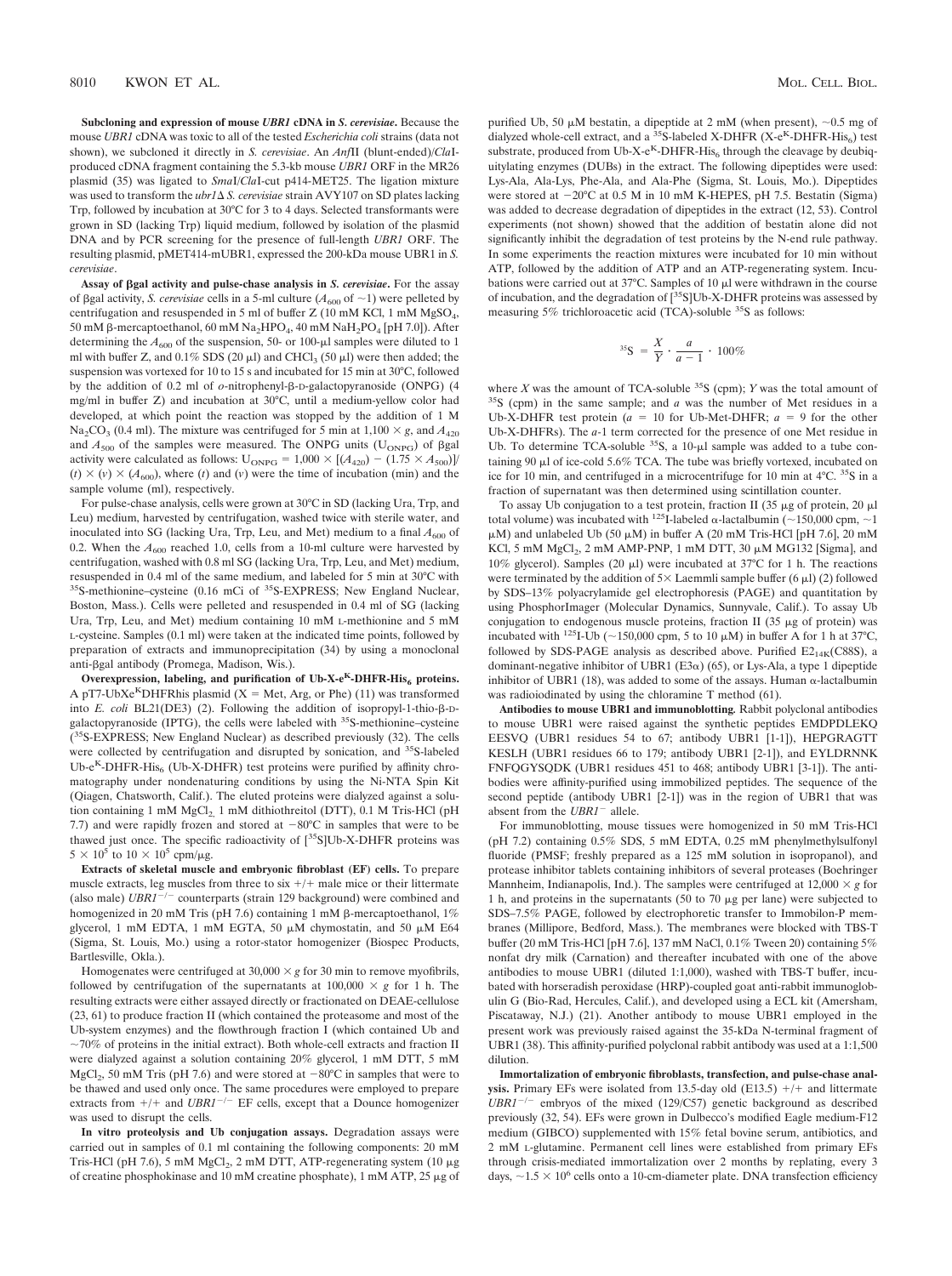was considerably higher with immortalized EFs than with primary EFs (data not shown).

Immortalized  $+/+$  and *UBR1<sup>-/-</sup>* EF cell lines were transiently transfected, using Lipofectamine (GIBCO), with pRC/dhaUbXnsP4 $\beta$ gal (X = Met, Arg, or Phe) expressing the fusion proteins DHFR<sup>h</sup>-Ub<sup>R48</sup>-X-nsP4ßgal (superscript "h" denotes the ha epitope  $[2]$ ) from the  $P_{CMV}$  promoter. These and analogous Ub/protein/reference (UPR)-based fusions (39, 66) are cotranslationally cleaved in vivo at the Ub-protein junction, yielding, in the present case, the reference protein DHFR<sup>h</sup>-Ub<sup>R48</sup> (DHFR-Ub) and a test protein X-nsP4ßgal (see Results). Similarly, the transfected plasmids pcDNA3-flag-DHFR-ha-Ub-XnsP4-flag ( $X = Met$ , Arg, or Tyr) expressed <sup>f</sup>DHFR<sup>h</sup>-Ub<sup>R48</sup> (DHFR-Ub) and X-nsP4<sup>f</sup> (X-nsP4) (full-length nsP4 of the Sindbis virus bearing N-terminal Met, Arg, or Tyr) (superscript f denotes the flag epitope) (2). The latter plasmids were produced by subcloning PCR-produced *Sma*I-*Xba*I fragments encoding X-nsP4 flag into *Ehe*I-*Xba*I-cut UPR vector pcDNA3(dEheI)FDHUMCM (J. Sheng and A. Varshavsky, unpublished data) encoding <sup>f</sup>DHFR<sup>h</sup>-Ub<sup>R48</sup>. About 24 h after transfection cells were labeled with  $35S$ -methionine–cysteine ( $35S$ -EXPRESS; New England Nuclear), followed by chases for 0, 1, and 2 h in the presence of cycloheximide, preparation of extracts, immunoprecipitation, SDS–10% PAGE, autoradiography, and quantitation using a PhosphorImager, essentially as described previously  $(32, 39, 66)$ . Cells expressing X- $\beta$ -gal $(X$ -nsP4 $\beta$ gal) tests were labeled for 1 h without a chase and then processed as above.

**Blood plasma measurements.**  $UBRI^{-/-}$  mice (in the inbred strain 129 background) and their congenic  $+/+$  littermates (produced through matings of  $UBRI^{+/-}$  mice) were used. The experiments were performed twice (experiments 1 and 2), with 28 pairs of animals total. Blood from 12 pairs of mice, with water and chow diet ad libitum, was collected before fasting. Blood from 8 pairs of mice was collected after 24 h of food deprivation (from 10 a.m. to 10 a.m., with free access to water). Blood from 8 pairs of mice was collected after 24 h of fasting followed by 24 h of refeeding, with chow diet ad libitum. Body weights were determined before and after fasting and refeeding. Blood was withdrawn by cardiac puncture  $(\sim 0.6$  ml per animal) and transferred into heparin-coated tubes. The plasma fraction was prepared by centrifugation immediately thereafter, quickly frozen, and stored at  $-70^{\circ}$ C before the measurements. The levels of glucose, triglycerides, and cholesterol, together with sodium, potassium, chloride, calcium, phosphorus, blood urea nitrogen, creatine, total protein, albumin, total bilirubin, aspartate aminotransferase (AST), alanine aminotransferase (ALT), alkaline phosphatase, and  $\gamma$ -glutamyltransferase (GGT) were determined by the Biomedical Testing Services (San Diego, Calif.) by using a Vitros 950 chemistry analyzer (Johnson and Johnson, Rochester, N.Y.). Two independent experiments, 1 and 2, yielded average values that differed by, at most, 1% of the measured values for sodium, potassium, and chloride, 6.4% for calcium and phosphorus, 3.2% for glucose, 5.3% for triglycerides and cholesterol, and 13% for albumin, urea nitrogen, total protein, GGT, AST, and ALT. The level of glucose was independently determined by the hexokinase/G6PD method, using a commercial kit (Sigma).

**Double-mutant**  $NTANI^{-/-}$  *UBR1<sup>-/-***</sup> mouse strains.**  $NTANI^{-/-}$  **mice (32) of** the 129Sv background (129SvJ/129SvEv) and *UBR1<sup>-/-</sup>* mice of the mixed (129SvJ and C57BL/6) background were mated to produce  $F_1$  progeny heterozygous for both genes. Siblings were then intercrossed to produce, in particular, the  $NTAN1^{-/-}$  *UBR1<sup>-/-</sup>* progeny, as determined by using PCR and tail-derived DNA, with primers specific for *NTAN1* (32) and *UBR1* (Fig. 2A and B).

**Other methods.** For Northern hybridization, total RNA was isolated from the brain, testis, skeletal muscle, and EF cells of  $+/+$  and  $UBRI^{-/-}$  mice as described previously (32). RNA was fractionated by electrophoresis in formaldehyde–1% agarose gels, blotted onto Hybond  $N^+$  membranes (Amersham), and hybridized with 32P-labeled cDNA probes (2). The fasting and refeeding protocols for Northern analysis were identical to those used for plasma chemistry measurements, except that fasting and refeeding were carried out for 48 and 24 h, respectively. For histological examination tissues and organs were fixed in Bouin's fixative or 10% buffered formalin, paraffin embedded, sectioned, and either stained with hematoxylin and eosin or assayed for apoptosis by using the terminal deoxynucleotidyltransferase-mediated dUTP-biotin nick end labeling (TUNEL) technique and an in situ cell death detection kit (Boehringer Mannheim), with fluorescein-dUTP. For behavioral tests, the strain 129 *UBR1<sup>-/-</sup>* mice and their congenic  $+/+$  littermates (produced through matings of  $UBRI^{+/+}$ mice) were used. The rotarod, weight retention, and coat-hanger tests were performed as described previously (32).

**Nucleotide sequence accession number.** The nucleotide sequence of mouse *HR6A* cDNA was submitted to GenBank with accession no. AF383148.

## **RESULTS**

**Mouse UBR1, in the presence of cognate mouse E2, rescues the N-end rule pathway in** *ubr1*- *S. cerevisiae.* The amino acid sequence encoded by the mouse *UBR1* ORF contained all 14 sequences of peptide-size UBR1 fragments isolated from two independently produced preparations of rabbit  $E3\alpha$  (35), indicating that mouse UBR1 was, in fact,  $E3\alpha$ , the N-recognin of the N-end rule pathway. To verify directly whether mouse UBR1 could function as N-recognin in vivo, we asked whether its expression in  $ubr1\Delta S$ . *cerevisiae*, which lacked the N-end rule pathway, could rescue the pathway in these cells. Since the full-length mouse *UBR1* cDNA was found to be toxic to *E. coli*, we constructed a mouse UBR1-expessing plasmid directly in *S. cerevisiae* (see Materials and Methods). *ubr1 S. cerevisiae*, which lacked *S. cerevisiae* UBR1 but retained RAD6, the UBR1-interacting E2 enzyme of the N-end rule pathway (71), were cotransformed with a pair of plasmids that expressed mouse UBR1 from the P<sub>MET25</sub> promoter and one of three test proteins, expressed as Ub-X- $\beta$ gal fusions (X = Arg, Leu, or Met). In eukaryotes, Ub fusions are cleaved cotranslationally by DUBs after the last residue of the Ub moiety (69, 73). With Ub-X- $\beta$ gals, this cleavage yielded X- $\beta$ gal proteins bearing either Arg, Leu, or Met at their N termini. Arg and Leu are, respectively, type 1 and type 2 primary destabilizing residues in the N-end rule. Met is a stabilizing residue (71).

Previous work showed that the steady-state level of an X- $\beta$ gal protein is a sensitive measure of its metabolic stability (17, 33, 42). The relative levels of X-gals in *S. cerevisiae* were determined by measuring the enzymatic activity of gal in yeast extracts. We found that the activity of Arg-gal and Leu– $\beta$ -gal in extracts from  $ubr1\Delta$  cells expressing mouse UBR1 was reproducibly  $\sim 20\%$  lower than that in control  $ubr1\Delta$  extracts, whereas the activity of Met- $\beta$ gal was not affected by the presence of mouse UBR1 (Fig. 3A and data not shown). In addition, a  $\sim$ 90-kDa, long-lived  $\beta$ gal cleavage product that is specific for short-lived  $X$ - $\beta$ gal test proteins  $(3)$  was observed in pulse-chase assays with *S. cerevisiae* that coexpressed Arg- $\beta$ gal and mouse UBR1 but not with Arg- $\beta$ gal in the absence of mouse UBR1 (data not shown). The detectable but low N-recognin activity of mouse UBR1 in *S. cerevisiae* may be caused by a poor fit between the yeast *RAD6*-encoded E2 enzyme and the mouse counterpart of yeast UBR1. Therefore we asked whether coexpression of mouse HR6B ( $E2_{14K}$ ), a homolog of *S. cerevisiae* RAD6, could increase the activity of mouse UBR1 in yeast without decreasing its specificity. Indeed, coexpression of mHR6B and mouse UBR1 increased the activity of the N-end rule pathway in  $ubr1\Delta S$ . cerevisiae (Fig. 3A). Koken et al. (31) described a human E2 enzyme, termed HR6A, whose deduced sequence was 95% identical to that of human HR6B ( $E2_{14K}$ ). We used RT-PCR to isolate a cDNA encoding the mouse counterpart (mHR6A) of human HR6A. The deduced sequence of mHR6A was 95% identical to that of the mouse HR6B ( $E2_{14K}$ ) enzyme and 99% identical to the sequence of human HR6A (data not shown). The mouse HR6A E2 enzyme was found to be indistinguishable from mHR6B  $(E2_{14K})$  in its ability to cooperate with mouse UBR1 in mediating the activity of the N-end rule pathway in  $ubr1\Delta S$ . *cerevisiae* (Fig. 3A). No additional enhancement of the N-end rule pathway's activity was observed upon coexpression of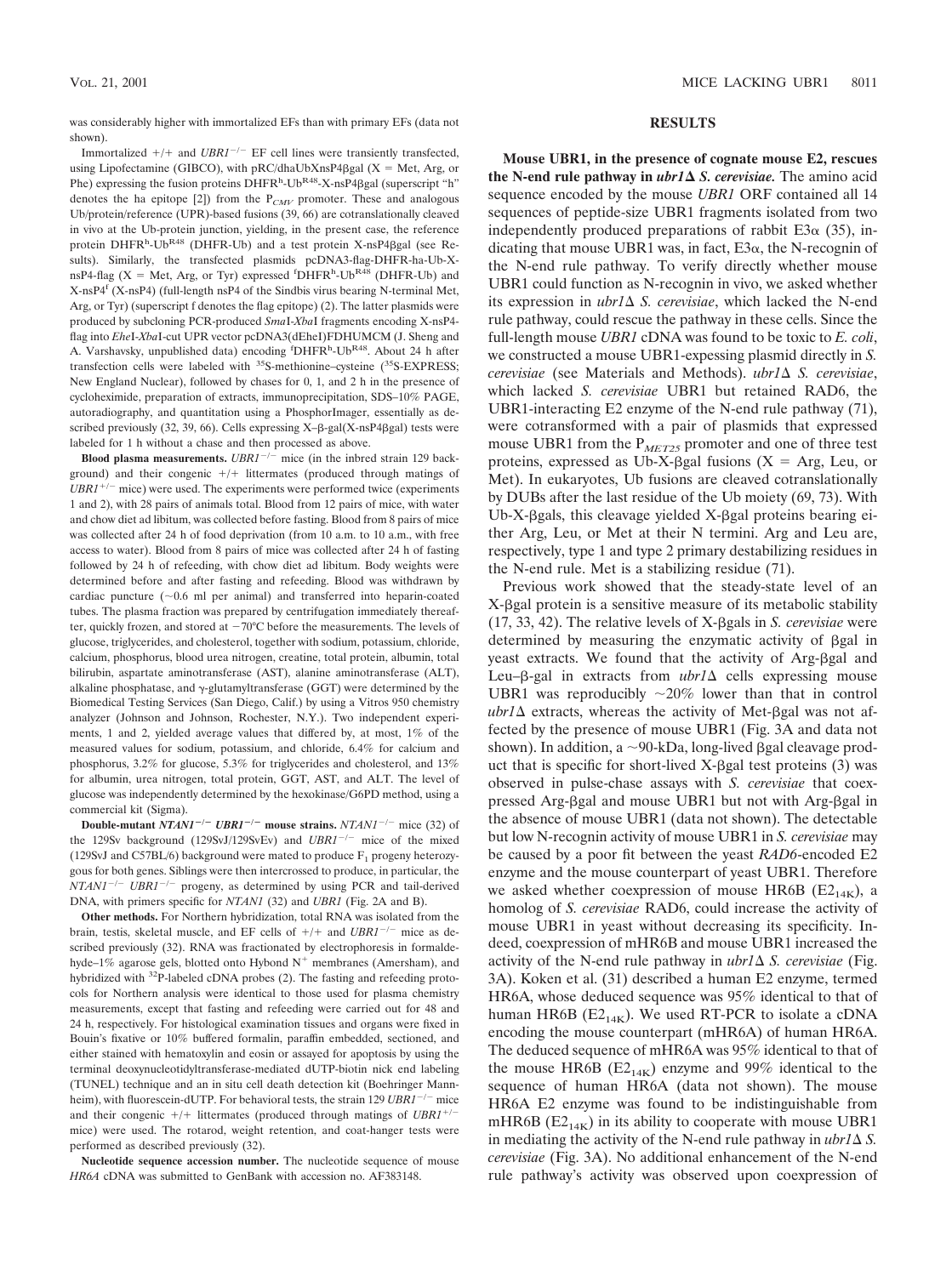

FIG. 3. Mouse UBR1, in the presence of mouse  $E_{14K}$  or HR6A, can rescue the N-end pathway in *ubr1*  $\Delta$  *S. cerevisiae*. (A) Relative enzymatic activities of gal in *ubr1 S. cerevisiae* expressing different combinations of the following components. (i) Type 1 (Arg-gal) or type 2 (Leu-gal) N-end rule substrates; (ii) mouse UBR1 or the p414-MET25 vector alone (designated 414); and (iii) mouse  $E_{14K}$ , mouse HR6A (homolog of  $E2_{14K}$ ), both of them together, or vector(s) alone (p415-MET25, designated 415, and p413-MET25, designated 413). The activities of X-βgal test proteins in wild-type (*UBR1*) *S. cerevisiae* are shown in the rightmost column. 100%, the activity of X-gal in *ubr1* cells transformed with the p414-MET25 vector alone. (B) Same as for panel A but with type 3 N-end rule substrates, Ala-gal (shaded bars), Ser-gal (hatched bars), or Thr- $\beta$ -gal (black bars). (C) Pulse-chase analysis of Arg- $\beta$ gal (produced from Ub-Arg- $\beta$ gal) in *ubr1*  $\Delta$  *S. cerevisiae* coexpressing either mouse UBR1 and the p415-MET25 vector (denoted 415), mouse HR6A E2 enzyme and the p414-MET25 vector (denoted 414), mouse UBR1 and HR6A, or vectors alone. Time zero refers to the end of 5-min pulse. The asterisk indicates the  $\sim$ 90-kDa, long-lived  $\beta$ gal cleavage product specific for short-lived X- $\beta$ gal test proteins (3) in the pulse-chase with cells coexpressing mouse UBR1 and mouse HR6A. (Much smaller amounts of the 90-kDa species could also be detected in the pulse-chase with cells expressing mouse UBR1 alone.) (D) Quantitation of Arg-gal degradation depicted in panel C (the decay curves shown are averages from two independent experiments). 100%, the initial amount of Arg-Bgal in cells transformed with vectors alone (p414-MET25 and p415-MET25);  $\square$ , vectors alone;  $\triangle$ , UBR1 and p415-MET25 (vector);  $\bigcirc$ , HR6A and  $p414-MET25$  (vector);  $\bullet$ , UBR1 and HR6A.

mouse UBR1, mHR6A, and mHR6B (Fig. 3A). Thus, both mHR6A and mHR6B ( $E2_{14K}$ ) are likely to be the cognate E2 components of the UBR1-containing Ub ligase.

The above results, based on the measurements of  $X$ - $\beta$ gal concentrations (Fig. 3A), were in agreement with direct (pulsechase) assays under the same conditions: significant degradation of Arg-gal in *ubr1 S. cerevisiae* was observed only upon coexpression of mouse UBR1 and a cognate mouse E2 enzyme (Fig. 3C and D). The N-end rule pathway's activity conferred on *ubr1 S. cerevisiae* through a combination of mouse UBR1 and a cognate E2 enzyme (mHR6A or mHR6B) was significant but much lower than the activity of this pathway in wildtype (*UBR1*) *S. cerevisiae* (Fig. 3A). This is not surprising, given the evolutionary distance between fungi and mammals and the likely presence of substrate targeting steps in the yeast N-end rule pathway that can be compromised through interactions with a mammalian version of Ub ligase.

In contrast to yeast, where primary destabilizing residues are either of type 1 or of type 2 (see the introduction), there are also type 3 N-end rule substrates in mammals. The substrates of this latter class bear N-terminal Ala, Ser, or Thr (18) and are recognized by a distinct E3, termed E3B (22). The molecular identity of  $E3\beta$  is unknown. We asked whether mouse UBR1, in the presence of either mHR6A or mHR6B ( $E2_{14K}$ ), could mediate degradation of the type 3 N-end rule substrates Ala gal, Ser-gal, or Thr-gal in *ubr1 S. cerevisiae*. (These proteins are long-lived in either wild-type or  $ubr1\Delta$  yeast [71].) The results (Fig. 3B) indicated that mouse UBR1 lacked the activity of  $E3\beta$  Ub ligase.

**Construction of** *UBR1<sup>-/-</sup>* **mice. In the deletion-2 disruption** allele of mouse *UBR1*, exons 4 to 6 were replaced by a *neo* cassette (Fig. 2A). Exons 4 to 6 encompassed a region of high sequence conservation between the *S. cerevisiae* and mouse UBR1 proteins (35). Moreover, these exons encompassed amino acid positions that were previously found to be essential for the integrity of the type 1 substrate-binding site  $(Gly<sub>147</sub>$  and Asp<sub>150</sub>) and the type 2 site (Asp<sub>233</sub> and His<sub>236</sub>) in *S. cerevisiae* UBR1. Specifically, mutations of these residues greatly impaired the activity of yeast UBR1 in mediating degradation of either type 1 or type 2 N-end rule substrates (A. Webster, M.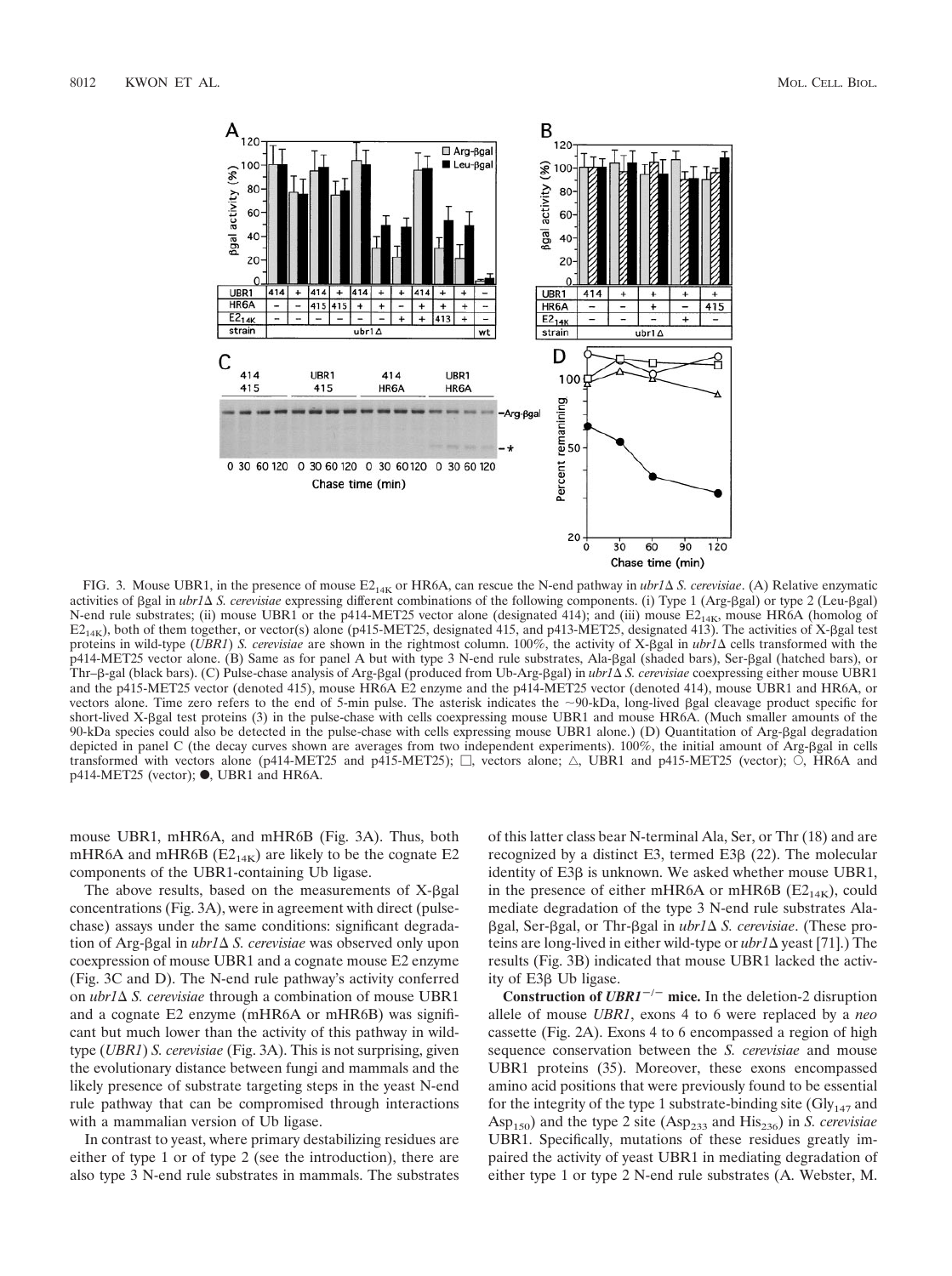

FIG. 4. Growth retardation and altered fat metabolism in *UBR1<sup>-/-</sup>* mice. (A) Growth retardation in  $UBRI^{-/-}$  mice of the 129/C57 strain background. Body masses of the offspring (total of 141 mice) from  $UBR1^{+/-}$  heterozygous matings were determined from 1 day after birth until adulthood. To keep track of newborn pups before they could be distinguished using ear punching (at 3 weeks of age), the pups were marked by applying spots of paint every day. At week 3 the genotypes of pups were determined by using PCR with tail-derived DNA. (A, graph a) Male masses as a function of age:  $18 + / +$  ( $\Box$ ), 34  $UBRI^{+/-}(\triangle)$ , and 20 *UBR1<sup>-/-</sup>* mice ( $\bullet$ ) were used. (A, graph b) Same as for panel A, graph a, but with females:  $18 +/+$  ( $\Box$ ),  $35 \text{ UBR1}^{+/-}$ (A), and 16 *UBR1<sup>-1-</sup>* mice ( $\bullet$ ) were used. (A, graph c) The mass ratios of *UBR1<sup>-/-</sup>* males to +/+ males ( $\blacksquare$ ) and of *UBR1<sup>-/-</sup>* females to +/+ females  $(\bigcirc)$  as a function of age. The arrows in graphs a to c denote the time of weaning (day 20). (B) A pair of 6-week-old  $+/+$  and *UBR1<sup>-/</sup>* male littermates. The mass of the  $UBRI^{-/-}$  mouse shown here was 15% lower than that of its  $+/+$  littermate. (C) Relative masses of organs and tissues of  $UBRI^{-/-}$  mice, expressed as percentages of the weights of age-matched  $+/+$  counterparts. Standard deviations are indicated. For determining the masses of hind legs and hind leg fat pads, 94 pairs of 2- to 4-month-old mice (69 male pairs and 25 female pairs) were used  $(63 +/+, 31 \text{ UBR1}^{+/-})$ , and 94  $\overline{UBR1}^{-/-}$  mice, produced through matings of  $UBRI^{+/-}$  mice). For other measurements in this panel,  $2\overline{4}$  pairs of 2- to 4-month-old mice  $(17 + / +, 7 \text{ UBR1}^{+/-})$ , and 24  $\overline{UBRI}^{-/-}$  mice) were used. (D) Altered regulation of the FAS mRNA in skeletal muscle of *UBR1<sup>-/-</sup>* mice. Lanes a to f, Northern analysis of *FAS* mRNA from skeletal muscle of  $+/+$  and *UBR1*<sup>-</sup> mice that were either fed ad libitum, fasted for 48 h, or refed for 24 h after the fast. Lanes g and h,  $FAS$  mRNA from growing EF cells  $(+/+)$ and  $UBRI^{-/-}$ ) in culture. Lanes i and j, the same as lanes c and d but with a longer autoradiographic exposure. A 32P-labeled 1.1-kb *FAS* cDNA fragment (nucleotides 535 to 1642; accession no. AAG02285) was used as a probe.

Ghislain, and A. Varshavsky, unpublished data). Of the  $\sim$ 1,000 ES cell clones resistant to both G418 and FIAU, 33 clones contained the expected deletion or disruption (Fig. 2A), as verified by PCR and Southern analyses (data not shown). Ten of these correctly targeted ES cell clones were used to generate male chimeras, and in five of them the *UBR1*<sup>-</sup> allele was transmitted through the germ line. Male chimeras were mated with either 129/SvEv or C57BL/6 females, yielding *UBR1<sup>+/-</sup>* heterozygotes. Intercrosses of UBR1<sup>+/-</sup> mice produced  $UBRI^{-/-}$  progeny (Fig. 4B) at the expected Mendelian frequency of  $\sim$ 25%. In addition, examination of embryos from heterozygous matings did not suggest a significantly increased embryonic lethality of  $UBRI^{-/-}$  mice (data not shown). This, and the evidence below that  $UBRI^{-/-}$  mice lacked the UBR1 protein, indicated that UBR1 was not required for either mouse embryonic development or postnatal viability.

The relevant genotype of  $UBRI^{-/-}$  mice was verified by using both PCR and Southern analysis (Fig. 2B and C). Northern analysis with a *UBR1* cDNA-derived probe containing exclusively the region deleted in the *UBR1*<sup>-</sup> allele did not detect *UBR1*-specific transcripts in the brain, testis, and liver of  $UBRI^{-1}$  mice (Fig. 2D, gel a). By contrast, a *UBR1* probe that encompassed both the deleted region and the 3'-flanking (undeleted) region of *UBR1* cDNA detected *UBR1*-specific transcripts in both  $+/+$  and *UBR1<sup>-/-</sup>* tissues (Fig. 2D, gel b). The latter transcripts were smaller than  $+/+$  ones (Fig. 2D, gel b) and were presumably the aberrantly spliced RNAs transcribed from the P*UBR1* promoter. To determine whether a version of UBR1 protein was present in  $UBRI^{-/-}$  tissues, we carried out immunoblot analyses with different antibodies to mouse UBR1 (see Materials and Methods). With SDS-PAGE-fractionated extracts from the liver, skeletal muscle, and EF cells, these antibodies detected the band of expected  $(\sim 200 \text{ kDa})$  size in  $+/-$  tissues but not in their *UBR1<sup>-/-</sup>* counterparts (Fig. 2E) and Fig. 5B and data not shown), indicating that  $UBRI^{-/-}$ mice (Fig. 4B) lacked the UBR1 protein.

**Expression of mRNAs encoding components of the N-end** rule pathway and related proteins in  $UBRI^{-/-}$  and  $+/+$  mice. Northern analysis was used to assess the levels of mouse mR-NAs encoding NTAN1, ATE1, mHR6B, UBR1 (E3 $\alpha$ ), and its homologs UBR2 and UBR3 (Fig. 5A). After a 48-h fast, the level of *UBR1* mRNA in the  $+/+$  muscle increased by  $\sim$ 2-fold, returning to approximately basal levels 24 h after refeeding (Fig. 5A). The levels of *UBR2* and *UBR3* mRNAs also increased upon fasting. Expression of *UBR2* mRNA returned to the basal (or slightly higher) level 24 h after refeeding, but the level of *UBR3* mRNA remained high (Fig. 5A). The level of *UBR2* mRNA was reproducibly higher in the *UBR1<sup>-/-</sup>* muscle under both normal and fasting conditions (Fig. 5A), suggesting compensatory overexpression of *UBR2* in *UBR1<sup>-/-</sup>* mice. The level of mRNA encoding mHR6B  $(E2_{14K})$ , one of UBR1interacting E2s (see above), changed in parallel with that of *UBR1*. As to the N-end rule pathway's components upstream of Ub ligase, the levels of *ATE1* mRNA also increased upon fasting, in contrast to that of *NTAN1* mRNA. A Northern survey of other tissues showed that the levels of *NTAN1*, *ATE1*, and  $mHR6B$  mRNAs in the  $UBRI^{-/-}$  brain, testis, and liver did not change significantly, except that the testis-specific *NTAN1* transcript (1.1 kb) and *ATE1* transcript (2 kb) were decreased in  $UBRI^{-/-}$  mice (Fig. 5C).

We also asked whether an increased level of *UBR1* mRNA during fasting of  $+/+$  mice (Fig. 5A) was accompanied by an increased level of the UBR1 protein. We observed no increase (Fig. 5B), in agreement with data of Lecker et al. (38), who assessed the levels of *UBR1* mRNA and protein in the muscle of normal versus diabetic rats. One possibility is that the UBR1 expression circuit is designed to maintain a constant level of the UBR1 protein. Thus, the observed induction of *UBR1* mRNA upon fasting or diabetes may be caused by enhanced degradation of UBR1 under these conditions.

**Extracts of** *UBR1***/ skeletal muscle lack the N-end rule pathway, in contrast to**  $+/+$  **extracts.** Previous studies with ATP-supplemented extracts from the skeletal muscle of rats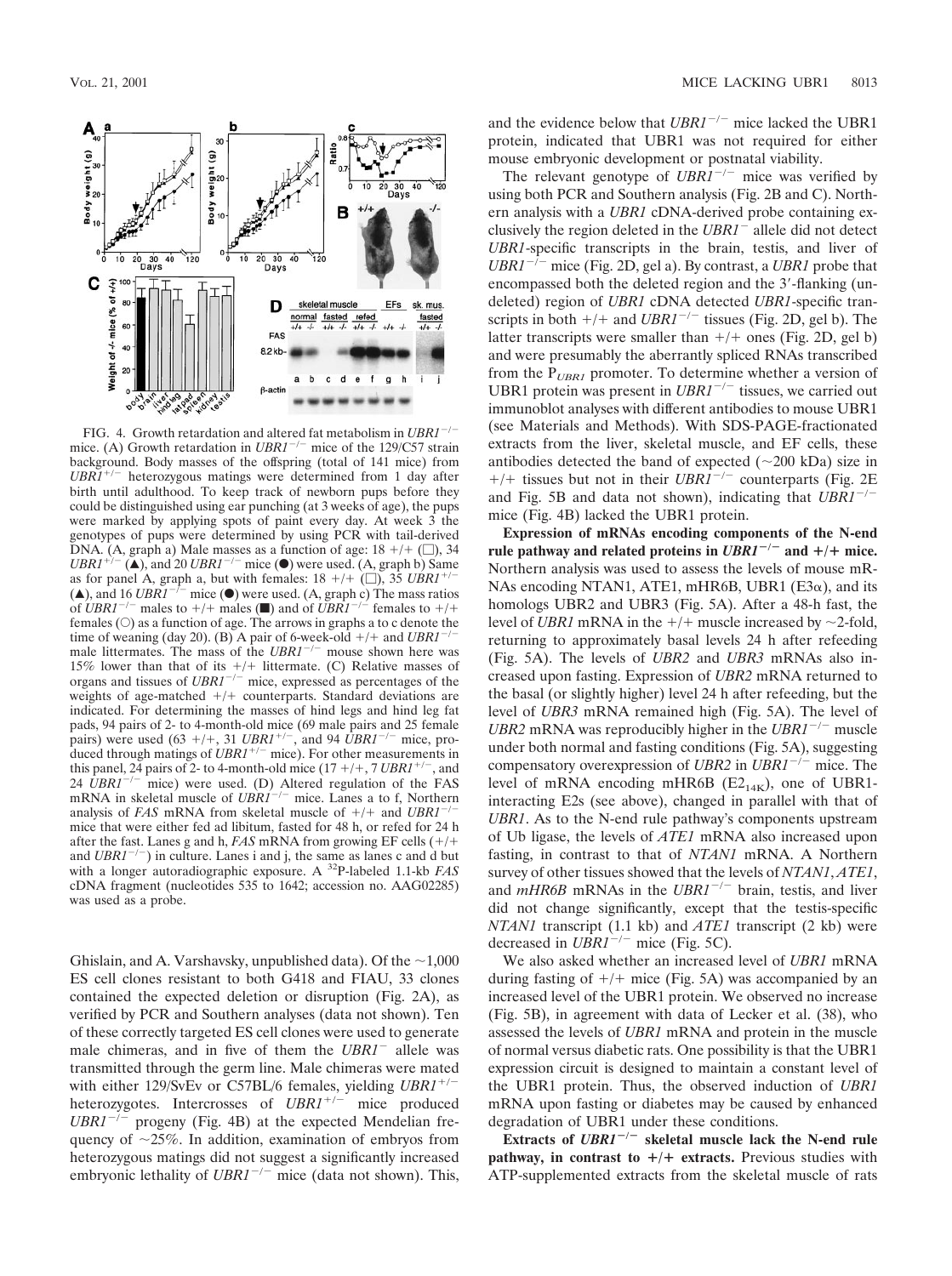

FIG. 5. Expression analysis of mouse *UBR1* and functionally related genes in  $+/+$  and *UBR1<sup>-/-</sup>* mice. (A) Northern analysis of skeletal muscle mRNAs encoding UBR1, other components of the N-end rule pathway, and the UBR1 homologs UBR2 and UBR3. RNA was isolated from skeletal muscle of control, 48-h fasted, or 24-h refed  $+/+$  and  $UBRI^{-/-}$  mice. See Materials and Methods and the legend to Fig. 4D for the fasting and refeeding protocols. Northern blots were hybridized with <sup>32</sup>P-labeled cDNA probes specific for the following genes: *UBR1* (nucleotides 555 to 888, accession no. AF061555; this probe was specific for the deleted region in the *UBR1*<sup>-</sup> allele); *UBR2* (a 0.3-kb probe encompassing the region homologous to the one deleted in the *UBR1<sup>-/-</sup>* allele; Y. T. Kwon and A. Varshavsky, unpublished data); *UBR3* (a 0.4-kb probe; Y. T. Kwon and homologous to the one deleted in the *UBR1<sup>-/-</sup>* allele; Y. T. Kwon and A. Va A. Varshavsky, unpublished data); *ATE1* (nucleotides 638 to 1734, accession no. AF079098); *NTAN1* (nucleotides 34 to 900, accession no. U57692); mHR6B  $(EZ_{14K})$  (nucleotides 115 to 569, accession no. U57690); and  $\beta$ -actin. (B) The level of UBR1 protein in skeletal muscle is not significantly altered upon fasting. Total extracts ( $\sim$ 70  $\mu$ g per lane) from skeletal muscles of normally fed or 48-h fasted +/+ and *UBR1<sup>-/-</sup>* mice were analyzed by immunoblotting, using affinity-purified antibody (38) against the N-terminal  $\sim$ 35-kDa fragment of mouse UBR1. (C) Northern analysis of *ATE1*, *NTAN1*, and *mHR6B* ( $E2_{14K}$ ) expression in the brain, liver, and testis of  $+/+$  and  $UBRI^{-/-}$  mice by using DNA probes described in the legend to panel A.

and rabbits demonstrated the presence of the N-end rule pathway in the muscle and also showed that this pathway was further induced during muscle atrophy caused by tumors, sepsis, or diabetes (38, 60, 62). To assess the activity of the N-end rule pathway in skeletal muscles of  $+/+$  and *UBR1<sup>-/-</sup>* mice, we measured the ATP-dependent degradation of model N-end rule substrates in muscle extracts (Fig. 6). The substrates used were <sup>35</sup>S-labeled, purified Ub-X-DHFR proteins  $(X = Met,$ Arg, or Phe) (see Materials and Methods). Ub-X-DHFRs were rapidly deubiquitylated in a muscle extract by ATP-independent DUBs, yielding X-DHFR test proteins, similarly to the results with extracts from other eukaryotic cells (12, 18). Arg-DHFR and Phe-DHFR are, respectively, a type 1 and type 2 N-end rule substrates (see the introduction), whereas Met-DHFR is not a substrate of the N-end rule pathway. Degradation of X-DHFRs in ATP-supplemented  $+/+$  and *UBR1<sup>-/-</sup>* extracts was measured by determining 5% TCA-soluble <sup>35</sup>S. Although the N-end rule-specific degradation of Arg-DHFR and Phe-DHFR was only  $\sim$ 2-fold above the background of nonspecific degradation (i.e., the degradation of Met-DHFR), a much lower ratio than the one observed with rabbit reticulocyte extracts and similar substrates (18, 23, 29), the specific degradation was reproducible in independent experiments (data not shown). Moreover, the N-end rule specificity of degradation could be independently verified by adding to an extract dipeptides bearing either type 1 or type 2 destabilizing N-terminal residues. These dipeptides act as specific inhibitors of either type 1 or type 2 substrate-binding sites of UBR1 (12, 18, 53).

The degradation of Phe-DHFR (a type 2 substrate) in extract from  $+/+$  muscle was reproducibly higher than in the

extract from  $UBRI^{-/-}$  muscle (Fig. 6A). Crucially, the extent of degradation of Phe-DHFR in  $UBRI^{-/-}$  extract was essentially indistinguishable from the level of background degradation observed with Met-DHFR (not an N-end rule substrate) in either  $+/+$  or *UBR1<sup>-/-</sup>* extracts (Fig. 6A and data not shown). Moreover, the addition of Phe-Ala dipeptide to  $+/+$ extract decreased the degradation of Phe-DHFR to background levels, whereas the same peptide had no effect on the (already background-level) degradation of Phe-DHFR in  $UBRI^{-/-}$  extract (Fig. 6A). Ala-Phe, a dipeptide of the same composition but bearing a type 3 destabilizing N-terminal residue, had no effect in either  $+/-$  or *UBR1<sup>-/-</sup>* extracts (Fig. 6D). Finally, the addition of Lys-Ala dipeptide, bearing a type 1 destabilizing N-terminal residue, to  $+/+$  extract enhanced the degradation of Phe-DHFR (Fig. 6A), whereas the same dipeptide inhibited the degradation of Arg-DHFR (Fig. 6B). These findings (Fig. 6A, B, and D) reproduced, in a muscle extract, the previously observed phenomenon of type 1 dipeptides enhancing the degradation of type 2 N-end rule substrates either in vivo (5) or in reticulocyte extract (18). Note that the addition of type 1 dipeptide to  $UBRI^{-/-}$  extract had no effect on the (background) levels of degradation of either Arg-DHFR or Phe-DHFR in this extract, in contrast to the effect of type 1 and type 2 dipeptides on the same substrates in  $+/+$  extract (Fig. 6A to D and data not shown).

We also measured, in  $+/+$  and *UBR1<sup>-/-</sup>* extracts, the conjugation of Ub to  $^{125}$ I-labeled human  $\alpha$ -lactalbumin, a type 1 N-end rule substrate bearing N-terminal Lys (23, 38). For these experiments,  $+/+$  and *UBR1<sup>-/-</sup>* muscle extracts were fractionated by DEAE-cellulose chromatography to yield fraction II preparations, which contained most of the Ub system,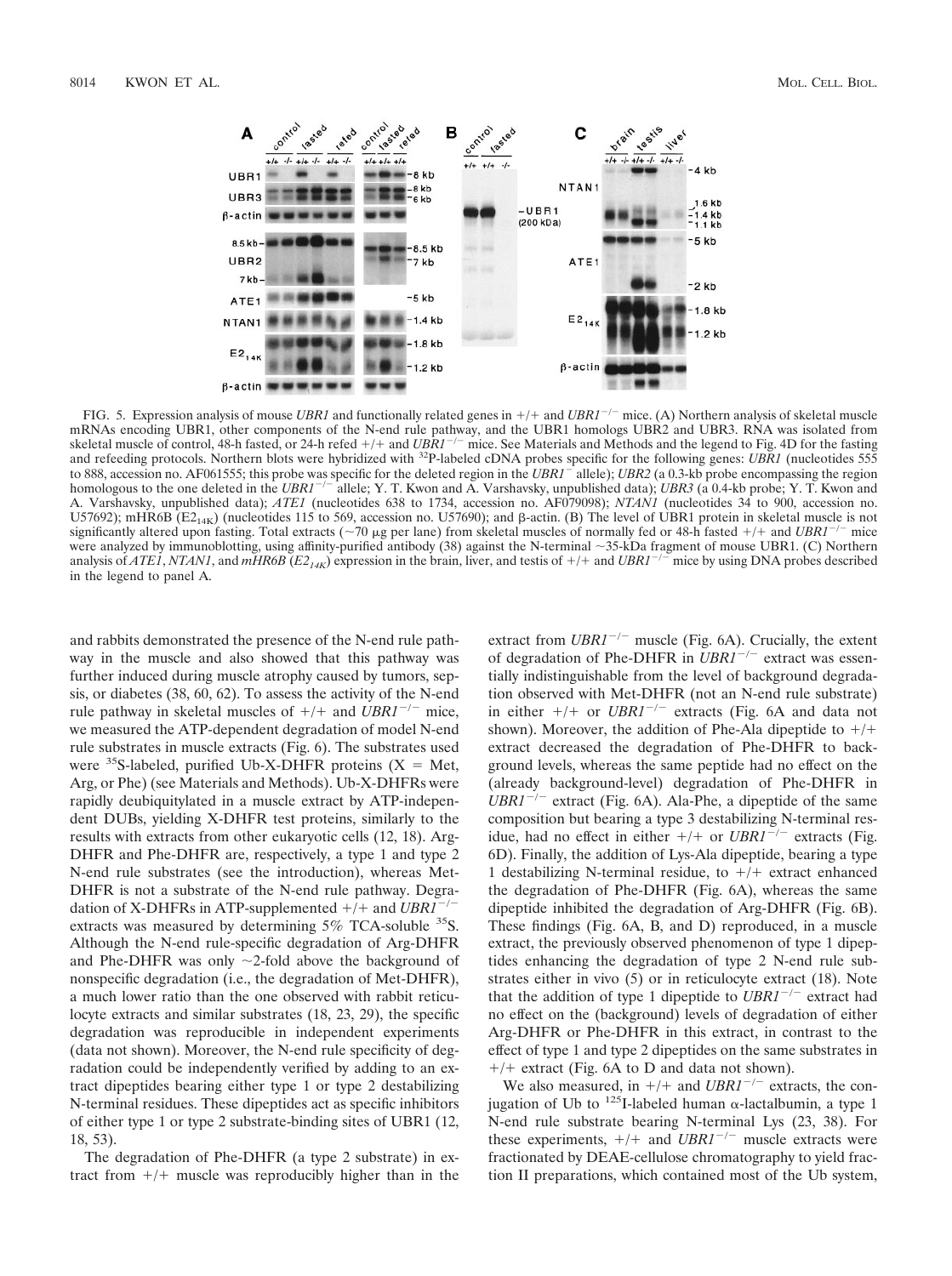

FIG. 6. Extracts from skeletal muscle of  $UBRI^{-/-}$  mice lack the N-end rule pathway. Degradation of <sup>35</sup>S-labeled, purified Ub-X-DHFR test proteins in extracts from skeletal muscle of  $+/+$  and  $UBRI^{-/-}$  littermates (strain 129 background) was monitored by measuring TCA-soluble <sup>35</sup>S (see Materials and Methods). Open and closed symbols denote, respectively, the data with  $+/+$  and  $UBRI^{-/-}$  extracts. (A) Degradation of Phe-DHFR, a type 2 N-end rule substrate.  $\square$  and  $\blacksquare$ , no dipeptide inhibitor;  $\bigcirc$  and  $\blacksquare$ , Lys-Ala;  $\bigtriangleup$  and  $\blacktriangle$ , Phe-Ala;  $\bigtriangledown$  and , Ala-Lys (control dipeptide). (B) Degradation of Arg-DHFR, a type 1 substrate.  $\square$  and  $\square$ , no dipeptide inhibitor;  $\bigcirc$  and  $\bullet$ , Lys-Ala;  $\triangle$  and  $\blacktriangle$ , Phe-Ala;  $\triangledown$  and  $\nabla$ , Ala-Lys. (C and D) The N-end rule-specific degradation of Phe-DHFR is ATP-dependent. Reaction mixtures were incubated at 37°C for 10 min without ATP followed by assays either in the absence or the presence of added ATP. (Time zero corresponds to the end of 10-min preincubation in the absence of ATP to allow deubiquitylation of Ub-X-DHFRs.) (C) Degradation of Phe-DHFR in the presence ( $\square$  and  $\square$ ) or absence ( $\bigcirc$  and  $\bullet$ ) of added ATP, and of Met-DHFR (not an N-end substrate) in the presence  $(\triangle$  and  $\blacktriangle)$  or absence ( $\diamond$  and  $\blacklozenge$ ) of ATP. (D) Effect of Lys-Ala, a type 1 dipeptide inhibitor, on the ATP-dependent degradation of Phe-DHFR, a type 2 N-end rule substrate.  $\Box$  and  $\blacksquare$ , no inhibitor;  $\bigcirc$  and  $\spadesuit$ , Lys-Ala;  $\triangle$  and A, Phe-Ala;  $\diamond$  and  $\blacklozenge$ , Ala-Lys;  $\triangledown$  and  $\nabla$ , Ala-Phe. (E) Conjugation of unlabeled Ub to  $^{125}$ I- $\alpha$ -lactalbumin (a type 1 N-end rule substrate) is decreased in the extract from  $UBRI^{-/-}$  muscle. Some of the samples contained either the dominant-negative  $E2_{14K}(C88S)$  mutant protein (at 2  $\mu$ M), 2 mM Lys-Ala, or 2 mM Ala-Lys. Double arrowheads on the left indicate the excess of unconjugated <sup>125</sup>I- $\alpha$ -lactalbumin. Lane 1, the left indicate the excess of unconjugated  $125I$ - $\alpha$ -lactalbumin. Lane 1,  $125I$ - $\alpha$ -lactalbumin alone. (F) Conjugation of  $125I$ -Ub to endogenous proteins is marginally decreased in a  $UBRI^{-/-}$  muscle extract compared to that in the wild-type extract. Fraction II (see Materials and Methods) of muscle extracts from  $+/+$  and *UBR1<sup>-1-</sup>* mice was supplemented with AMP-PNP, and the formation of 125I-Ub-protein con-

including components of the N-end rule pathway, but lacked free Ub (23, 61). AMP-PNP was used as the energy source in these assays because it supported the activation of Ub by the E1 enzyme but could not be utilized by the 26S proteasome (61). The conjugation of added Ub to  $^{125}$ I-labeled  $\alpha$ -lactalbumin in fraction II from  $+/+$  muscle resulted, upon SDS-PAGE and autoradiography, in a smear of multiubiquitylated  $\alpha$ -lactalbumin derivatives (Fig. 5E, lane 2; compare with lane 1). Previous work (65) has shown that  $E2_{14K}(C88S)$ , an active-site mutant of the  $E2_{14K}$  (HR6B) Ub-conjugating enzyme, traps Ub in a stable ester-bond complex (through a reaction mediated by E1 enzyme) and therefore acts as a dominant-negative inhibitor of the  $E3\alpha$ -containing Ub ligase. Indeed, the addition of either the purified  $E2_{14K}(C88S)$  protein or Lys-Ala dipeptide (a type 1 N-end rule inhibitor) to  $+/+$  fraction II abolished the bulk of  $\alpha$ -lactalbumin ubiquitylation in this system (Fig. 6E, lanes 4 and 6; compare with lane 2). By contrast, the addition of Ala-Lys, bearing a type 3 destabilizing N-terminal residue, had no effect on ubiquitylation of  $\alpha$ -lactalbumin (Fig. 6E, lane 8; compare with lane 2). Strikingly, the extent of ubiquitylation of  $\alpha$ -lactalbumin in fraction II from  $UBRI^{-/-}$ muscle (Fig. 6E, lane 3; compare with lane 2) was essentially indistinguishable from background ubiquitylation in the inhibited  $+/+$  fraction II (Fig. 6E, lane 3; compare with lanes 4 and 6). Moreover, the background-level ubiquitylation in  $UBRI^{-/-}$ fraction II remained essentially unchanged upon the addition of either  $E2_{14K}(C88S)$  or Lys-Ala, in contrast to the results with  $+/+$  fraction II (Fig. 6E, lane 3; compare with lanes 5 and 7).

Previous work, which used dipeptide inhibitors and dominant-negative  $E2_{14K}(C88S)$  in an attempt to distinguish between protein ubiquitylation due to the N-end rule pathway and the total ubiquitylation of endogenous proteins in a fraction II preparation from a  $+/+$  muscle extract suggested that 60 to 80% of the ATP-dependent degradation of soluble muscle proteins was mediated by the N-end rule pathway (62). We assayed the conjugation of  $^{125}I$ -Ub to endogenous proteins in fraction II preparations from  $+/+$  and *UBR1<sup>-/-</sup>* muscle. This conjugation was found to be 25 to 30% lower in  $UBRI^{-/-}$ fraction II than in  $+/+$  fraction II (Fig. 6F, lanes 2 and 3; compare with lane 1). Ubiquitylation of endogenous proteins in both  $+/+$  and *UBR1<sup>-/-</sup>* fraction II preparations was strongly inhibited by the addition of dominant-negative  $E2_{14K}(C88S)$  protein (Fig. 6F, lanes 4 and 5; compare with lanes 2 and 3).

Thus, both degradation assays with purified N-end rule substrates in  $+/+$  versus *UBR1<sup>-/-*</sup> muscle extracts (Fig. 6A to D) and ubiquitylation assays with  $^{125}$ I-labeled  $\alpha$ -lactalbumin in  $+/+$  versus *UBR1<sup>-/-</sup>* fraction II (Fig. 6E) indicated that the N-end rule pathway was virtually absent from skeletal muscle

jugates was assayed by SDS-PAGE in the ab- sence (lanes 2 and 3) or presence (lanes 4 and 5) of 2  $\mu$ M E2<sub>14K</sub>(C88S). Arrowhead on the right indicates the position of <sup>125</sup>I-Ub-E2<sub>14K</sub>(C88S) conjugate. Lane 1, <sup>125</sup>I-Ub alone. The results shown in panels A through D are typical of those obtained in at least five independent experiments, using three independently produced muscle extract preparations, and two independent EF cell extracts (see Fig. 7), in combination with two independent preparations of  $\int^{35}S|Ub-X-DHFR$ .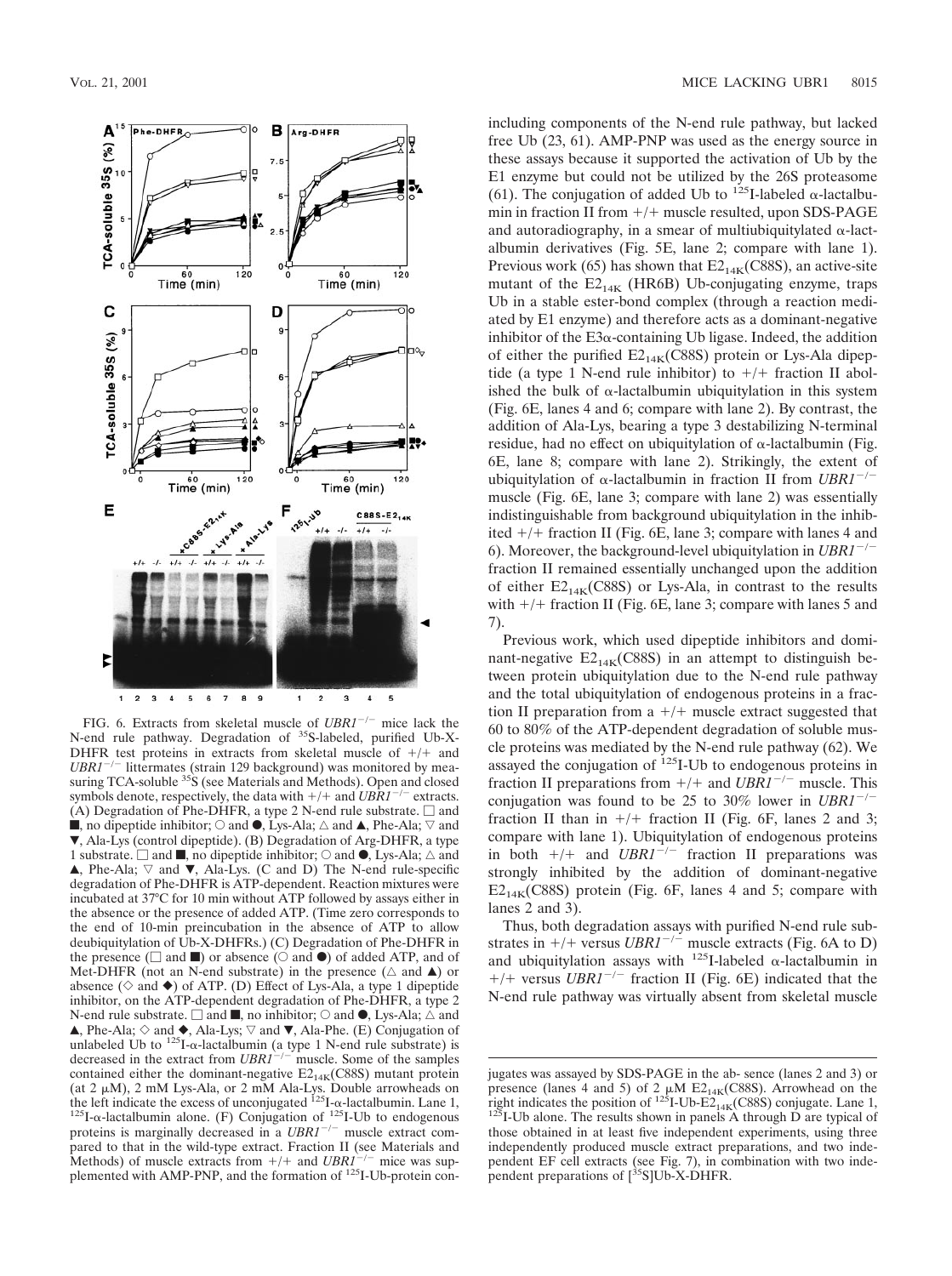extracts of *UBR1<sup>-/-</sup>* mice, in contrast to extracts from  $+/+$ muscle. It remains to be determined whether the N-end rule pathway is absent from the intact  $UBRI^{-/-}$  muscle.

The N-end rule pathway is active in  $UBRI^{-/-}$  fibroblasts. We assayed the degradation of purified, <sup>35</sup>S-labeled Phe-DHFR, a type 2 N-end rule substrate, in ATP-supplemented extracts from  $+/+$  and *UBR1<sup>-/-</sup>* EF cell lines. Met-DHFR, bearing a stabilizing N-terminal residue, was used as a negative control. In striking contrast to the findings with  $UBRI^{-/-}$  muscle extracts (Fig. 6), the N-end-rule-specific degradation of Phe-DHFR not only was retained in  $UBRI^{-/-}$  EF extract but was actually significantly higher in that extract than in the otherwise identical extract from  $+/+$  EF cells (Fig. 7A, graph a). A large fraction of Phe-DHFR degradation in both  $+/+$ and  $UBRI^{-/-}$  EF extracts was mediated by the N-end rule pathway (Fig. 7A, graph a; compare the decay curves of Phe-DHFR with those of Met-DHFR, both in the presence and absence of added ATP). As expected, Phe-Ala, a type 2 dipeptide inhibitor, reduced the degradation of Phe-DHFR in both +/+ and *UBR1<sup>-/-</sup>* EF extracts (Fig. 7A, graph c). Ala-Phe (Fig. 7A, graph c) and Ala-Lys (not shown), both of them type 3 dipeptide inhibitors, did not have any effect on either  $+/+$  or  $UBRI^{-/-}$  EF extracts, again as expected. Strikingly, however, Lys-Ala, a type 1 dipeptide inhibitor, enhanced the degradation of Phe-DHFR only in  $+/+$  EF extract (see above for a description of this previously discovered crossover enhancing effect of type 1 dipeptides on degradation of type 2 N-end rule substrates [18]). Specifically, whereas the degradation of Phe-DHFR in  $+/+$  EF extract was enhanced by Lys-Ala (Fig. 7A, graph b), which is similar to the results with  $+/+$  muscle extracts described above (Fig. 6A and D), the same Lys-Ala dipeptide not only did not enhance degradation of the same substrate, Phe-DHFR, in  $UBRI^{-/-}$  EF extract but slightly (and reproducibly) decreased it (Fig. 7A, graph b, and data not shown).

Thus, the N-end rule pathway is active in  $UBRI^{-/-}$  EF extracts (Fig. 7A, graph a) despite the absence of the UBR1 protein from  $UBRI^{-/-}$  EF cells (Fig. 2E, gel c). The selective absence of enhancing effect of a type 1 dipeptide on degradation of type 2 N-end rule substrate in  $UBRI^{-/-}$  EF extract (Fig. 7A, graph b) suggests that non-UBR1 N-recognins that mediate the N-end rule pathway in  $UBRI^{-/-}$  EF cells lack a structural feature that underlies the above allosteric effect in the UBR1 N-recognin (E3 $\alpha$ ).

To examine the in vivo degradation of N-end rule substrates in  $+/+$  and *UBR1<sup>-/-</sup>* EF cells, they were transiently transfected with plasmids that expressed an X-nsP4gal test protein  $(X = Met, Arg, or Tyr)$  as part of the DHFR<sup>h</sup>-Ub<sup>R48</sup>-XnsP4gal fusion, a UPR construct (39, 66, 68, 69). In this Ub fusion, the reference moiety DHFR<sup>h</sup>-Ub<sup>R48</sup> contained the ha epitope-tagged mouse dihydrofolate reductase (DHFR<sup>h</sup>). DH- $\overline{FR}^h$ -Ub<sup>R48</sup>-X-nsP4 $\beta$ gal is cotranslationally cleaved by DUBs at the  $Ub^{R48}$ -X junction, yielding the long-lived DHFR<sup>h</sup>-Ub<sup>R48</sup> reference protein and a test protein, X-nsP4 $\beta$ gal (X = Met, Arg, or Tyr). In the UPR technique, the reference protein serves as an internal control for the levels of expression, immunoprecipitation yields, sample volumes, and other sources of sample-to-sample variation, thereby increasing the accuracy of pulse-chase and related assays (39, 51, 66, 68, 69). The nsP4gal moiety of X-nsP4gal comprised the first 165 residues of nsP4 (Sindbis virus polymerase) (13, 69), followed by the *E. coli* gal moiety that lacked the first 5 residues of wild-type <sup>Bgal</sup>. Due to a built-in reference protein in DHFR<sup>h</sup>- $Ub^{R48}$ -X-nsP4 $\beta$ gals, it was possible to compare metabolic stabilities of X-nsP4gals not only in pulse-chase assays but also in pulse-only assays where we determined, after a 60-min pulse, the ratio of an X-nsP4gal protein to the reference protein DHFR<sup>h</sup>-Ub<sup>R48</sup> (Fig. 7B and C). Arg-nsP4 $\beta$ gal was metabolically unstable in both  $+/+$  and *UBR1<sup>-/-</sup>* EF cells. Specifically, 44 and 42% of Arg-nsP4<sub>Bgal</sub> (bearing a type 1 destabilizing N-terminal residue) remained after the 60-min pulse in, respectively, the  $+/+$  and *UBR1<sup>-/-</sup>* EF cells relative to the long-lived Met-nsP4gal, whose amount at the end of a 60-min pulse was taken as 100% (Fig. 7B and C). Remarkably, Phe-nsP4gal, bearing a type 2 destabilizing N-terminal residue, was reproducibly more unstable in  $UBRI^{-/-}$  EF cells  $(42%)$  than in  $+/+$  EF cells  $(64%)$  (Fig. 7B and C). This in vivo result was in agreement with the independent observation of enhanced Phe-DHFR degradation in  $UBRI^{-/-}$  versus  $+/+EF$ extracts (Fig. 7A, graph a).

We carried out pulse-chase assays of N-end rule substrates in  $+/+$  and *UBR1<sup>-/-</sup>* EF cells by using UPR-type fusions of  $DHFR<sup>h</sup>-Ub<sup>R48</sup>-X-nsP4<sup>f</sup>$  (X = Met, Arg, or Tyr). In these fusions, the reporter moiety was X-nsP4<sup> $\bar{f}$ </sup>, the full-length 69kDa X-nsP4 protein  $(X = Met, Arg, or Tyr)$  bearing the Cterminal flag epitope (2). UPR-based assays with X-nsP4 test proteins in  $UBRI^{-1}$  and  $+/+$  EF cells employed 10-min pulse and chase times of 0, 1, and 2 h. The results (Fig. 7D and E) confirmed that Arg-nsP4 (a type 1 substrate) and Tyr-nsP4 (a type 2 substrate) were short-lived in both  $UBRI^{-/-}$  and  $+/+$ EF cells. Moreover, the degradation of Arg-nsP4 and Tyr-nsP4 was slightly but reproducibly faster in *UBR1<sup>-/-</sup>* cells (Fig. 7D) and E), in agreement with the findings using 1-h in vivo pulse (Fig. 7B and C) as well as proteolysis in EF extracts (Fig. 7A). Met-nsP4, bearing a stabilizing N-terminal residue, was longlived in both  $UBRI^{-/-}$  and  $+/-$  EF cells (Fig. 7D and E). In  $UBRI^{-/-}$  EF cells, 23% of Arg-nsP4 remained at the end of the 1-h chase, in contrast to  $32\%$  Arg-nsP4 in  $+/+$  EF cells under the same conditions (Fig. 7D and E). Similarly, in  $UBRI^{-/-}$  EF cells 25% of Tyr-nsP4 remained at the end of the 1-h chase, in contrast to  $35\%$  of Tyr-nsP4 in  $+/+$  EF cells under the same conditions (Fig. 7D and E). We conclude that the N-end rule activity was present and, moreover, hyperactive in  $UBRI^{-/-}$  EF cells, which lacked the UBR1 protein (Fig. 7).

Reduced mass and other phenotypes of  $UBRI^{-/-}$  mice. Most *UBR1<sup>-/-</sup>* mice weighed significantly less than their  $+/+$ and *UBR1<sup>+/-</sup>* littermates of the same gender (Fig. 4A). The  $\sim$ 20% difference in mass observed at birth transiently increased to  $\sim$ 32% for males and  $\sim$ 26% for females at the time of weaning (Fig. 4A, graph c, arrow), when the pups' nutrition changes from mother's milk to solid food. By 4 months the mean difference in mass was  $\sim 20\%$  (Fig. 7A, graph c) and decreased to  $\sim$ 12% at 1 year (data not shown). Despite the lower mass of  $UBRI^{-/-}$  mice, their mean body length (excluding their tails) was nearly indistinguishable from that of agematched, same-gender  $+/+$  mice (Fig. 4B and data not shown). The lengths and weights of bones from  $UBRI^{-/-}$  mice were also similar to those of their littermate  $+/+$  controls (data not shown). The weights of brain, liver, spleen, kidney, and testis of  $UBRI^{-/-}$  mice were  $\sim 90\%$  or more of the cor-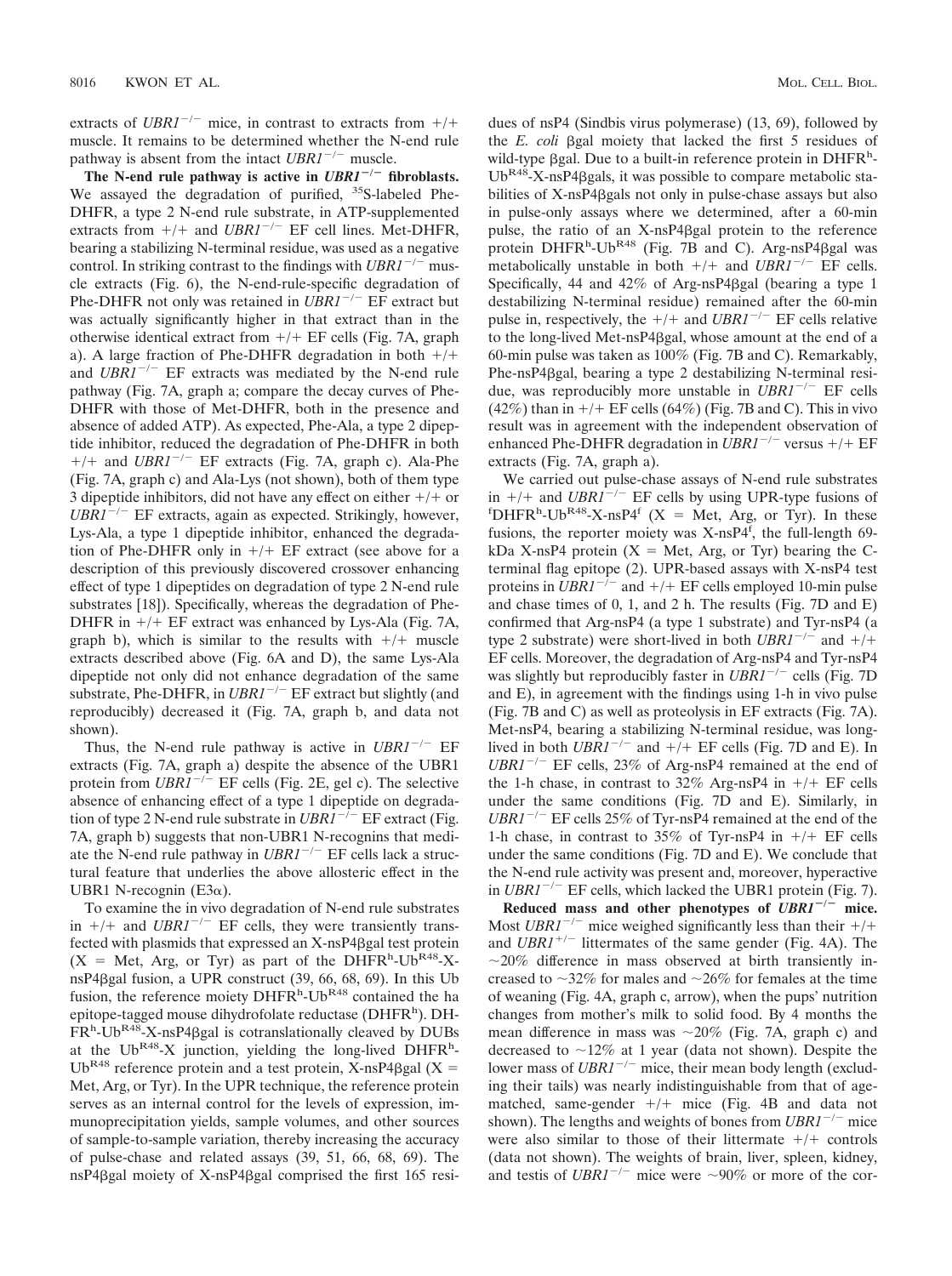

FIG. 7. The N-end rule pathway is retained in  $UBRI^{-/-}$  EF cells. (A) Degradation of 35S-labeled Ub-X-DHFR proteins in extracts from  $+(+$  and *UBR1<sup>-/-</sup>* EF cell lines was monitored by measuring TCAsoluble 35S (see Materials and Methods). Open and closed symbols denote the data with  $+/+$  and *UBR1<sup>-/-'</sup>* extracts, respectively. Reaction mixtures were incubated at 37°C for 10 min without ATP, and then ATP-dependent degradation of X-DHFR was initiated by the addition of ATP (time zero). No ATP was added to control samples. (A, graph a) ATP-dependent degradation of Phe-DHFR, a type 2 N-end rule substrate, is faster in extracts from UBR1<sup>-/-</sup> EF cells. Squares and circles, Phe-DHFR with or without ATP, respectively; diamonds and triangles, Met-DHFR (not an N-end rule substrate) with or without ATP, respectively. (A, graph b) Lys-Ala, a type 1 dipeptide inhibitor, does not enhance degradation of the type 2 N-end  $\blacksquare$ , no rule substrate Phe-DHFR in *UBR1<sup>-/-</sup>* EF extracts.  $\Box$  and  $\blacksquare$ , no inhibitor;  $\circ$  and  $\bullet$ , Lys-Ala. (A, graph c) Effect of Phe-Ala, a type 2 dipeptide inhibitor, on the ATP-dependent degradation of Phe- $\overline{\text{DHFR}}$ .  $\square$  and  $\blacksquare$ , no inhibitor;  $\bigcirc$  and  $\bigcirc$ , Phe-Ala;  $\overline{\vee}$  and  $\blacktriangledown$ , Ala-Phe. (B) Immortalized  $+/+$  and  $UBRI^{-/-}$  EF cells were transiently transfected with pRC/dhaUbXnsP4 $\beta$ gal (X = Met, Arg, or Phe) expressing  $X-\beta$ -gal test proteins as parts of UPR-based DHFR<sup>h</sup>-U<sub>D</sub>R<sub>48</sub>-XnsP4 $\beta$ gal fusions (39, 66, 68, 69). Cells were labeled for 1 h with  $35$ S-methionine–cysteine followed by immunoprecipitation and SDS-PAGE analysis of an  $X$ - $\beta$ -gal test protein and the DHFR-based reference protein. (C) Quantitation of the patterns shown in panel B using PhosphorImager. Note a small but significant additional destabilization of Phe-DHFR in  $UBRI^{-/-}$  EF cells. (D) Pulse-chase analysis of the N-end rule pathway in  $+/+$  and *UBR1*<sup> $-/-$ </sup> EF cells. Immortalized  $+/+$  and  $UBRI^{-/-}$  EF cells were transiently transfected with pcDNA3flagDHFRhaUbXnsP4flag (X = Met, Arg, or Tyr) expressing<br><sup>†</sup>DHFR<sup>h</sup>-Ub<sup>R48</sup>-X-nsP4<sup>f</sup>, a UPR-based fusion yielding, cotranslation-<br>ally, the <sup>f</sup>DHFR<sup>h</sup>-Ub<sup>R48</sup> reference protein (denoted DHFR on the right) and X-nsP4f (X-nsP4-flag) test protein, denoted X-nsP4 on the right. Cells were labeled for 10 min with 35S-methionine–cysteine followed by a chase for 0, 1, and 2 h in the presence of cycloheximide, preparation of extracts, immunoprecipitation, SDS-PAGE, autoradiography, and quantitation, essentially as described previously (39). (E) Quantitation of the patterns shown in panel D using a PhosphorImager. The amounts of  ${}^{35}S$  in an X-nsP4<sup>f</sup> relative to  ${}^{35}S$  in the  ${}^{6}DHFR^h$ -Ub<sup>R48</sup> reference protein at the same time points were plotted as percentages of this ratio for Met-nsP4f (bearing a stabilizing N-terminal residue) at time zero.  $\Box$  and  $\blacksquare$ , Met-nsP4;  $\bigcirc$  and  $\spadesuit$ , Arg-nsP4;  $\triangle$  and  $\blacktriangle$ , Tyr-nsP4.

responding organ weights of either  $UBRI^{+/-}$  or  $+/+$  littermates (Fig. 4C). However, the average weights of hind leg muscle and the hind leg fat pad of  $UBRI^{-/-}$  mice were, respectively,  $\sim$ 82 and  $\sim$ 61% of their *UBR1<sup>+/-</sup>* and +/+ counterparts (Fig. 7C), suggesting that the lower total mass of  $UBRI^{-/-}$  mice stemmed from a disproportionate decrease in the mass of skeletal muscle and adipose tissues.

No gross morphological differences were observed between  $UBRI^{-/-}$  and  $+$ /+ embryos at any stage of development (data not shown). The body masses of eight  $E17.5 +/+$  male embryos, fifteen *UBR1<sup>+/-</sup>* male embryos, and six *UBR1<sup>-/-</sup>* male embryos were, respectively, 714  $\pm$  41, 716  $\pm$  39, and 616  $\pm$  58 mg. Histological examinations of adult  $UBRI^{-/-}$  tissues (small intestine, liver, pancreas, adrenal gland, thyroid gland, kidney, ovary, heart, spleen, thymus, skeletal muscle, brain, and sciatic nerve) did not detect significant abnormalities (data not shown).  $UBRI^{-/-}$  mice appeared to be healthy; their limb movements and overall behavior were apparently normal; they oriented to sound and cared for offspring. Several behavioral and motor coordination tests were also carried out. We used 24 adult *UBR1<sup>-/-</sup>* mice (2 to 4 months old) whose weights were  $\sim$ 15% lower than those of their control littermates (8)  $UBRI^{+/-}$  and 16 +/+ mice). Motor coordination of  $UBRI^{-/-}$ mice was assessed using rotarod (32).  $UBRI^{-/-}$  mice exhibited a slightly lower ability to stay on a rotating horizontal rod than their  $UBRI^{+/-}$  and  $+/+$  littermates (data not shown). The cause of this phenotype is likely to be a reduced motor coordination of  $UBRI^{-/-}$  mice rather than defects in learning and memory (data not shown). No significant differences between  $UBRI^{-/-}$  mice and their  $UBRI^{+/-}$  or  $+/+$  littermates were observed in several previously described tests (32), including the weight retention test (assessment of physical strength), the coat hanger test (assessment of both physical strength and coordination), and the hind paw footprint test (assessment of walking patterns). Thus, despite the 15 to 20% lower mass of  $UBRI^{-/-}$  mice, the above tests detected no overt behavioral or locomotor impairments in these mice.

Mouse UBR1 ( $E3\alpha$ ) functions in association with either  $E2_{14K}$  (mHR6B) or mHR6A, two highly similar Ub-conjugating enzymes (Fig. 3). Previous work has shown that mice lacking  $E2_{14K}$  (HR6B) are defective in spermatogenesis (55). We examined whether  $UBRI^{-/-}$  mice exhibited defects in spermatogenesis. Comparison of various mating combinations  $[(+/- \times +/-), (+/- \times -/-), (-/- \times +/-),$  and  $(-/- \times$  $-/-$ )] revealed no significant fertility defects in either male or female *UBR1<sup>-/-</sup>* mice, in that *UBR1<sup>-/-</sup>* mice were apparently normal in copulatory behavior, the size of testes, the number of litters, and the average litter size (data not shown). Histological examination of  $UBRI^{-/-}$  seminiferous tubules showed no obvious abnormalities in either the structure of tubules, differentiation of germ cells (mitotic, meiotic, and postmeiotic), or morphology of supporting cells, such as Sertoli and Leydig cells (data not shown). No differences in testicular cell apoptosis was detected between  $UBRI^{-/-}$  and  $+/+$  testes by using the TUNEL assay (data not shown). Thus, *UBR1*, in an otherwise wild-type genetic background, is not required for fertility-related functions.

**Abnormal fat metabolism in** *UBR1<sup>-/-</sup>* **mice.** To address the cause of adipose tissue reduction in  $UBRI^{-/-}$  mice, we used Northern analysis of RNA from  $+/+$  and *UBR1<sup>-/-</sup>* skeletal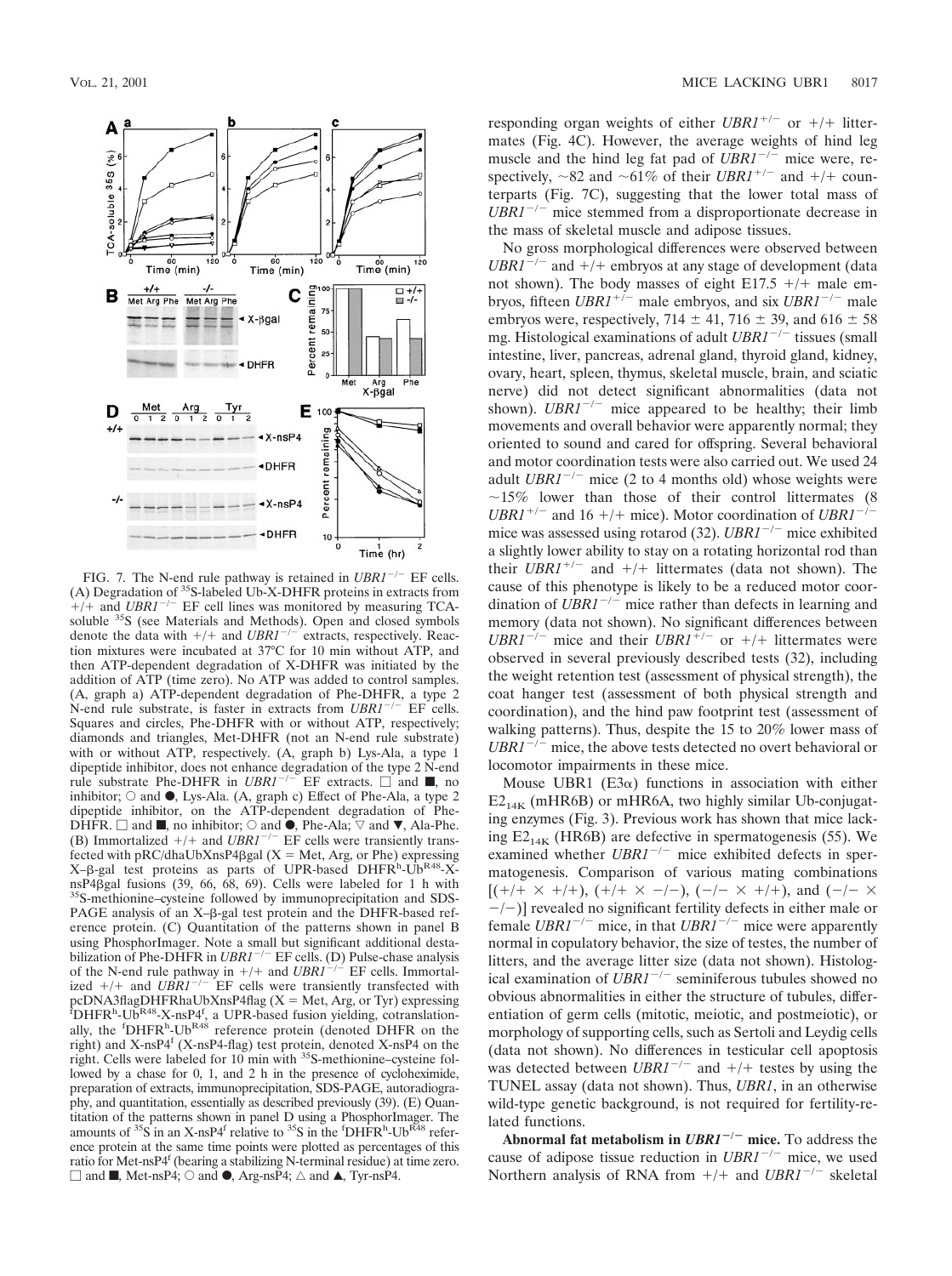| Parameter (unit of measurement) | Results for the following mice groups: |                   |                 |                   |                 |                             |
|---------------------------------|----------------------------------------|-------------------|-----------------|-------------------|-----------------|-----------------------------|
|                                 | Control                                |                   | Fasted          |                   | Refed           |                             |
|                                 | Wild-type                              | $UBRI^{-/-}$      | Wild-type       | $UBRI^{-/-}$      | Wild-type       | $UBRI^{-/-}$                |
| Glucose $(mg/dl)$               | $172 \pm 9.6$                          | $152 \pm 10.3^c$  | $162 \pm 10.4$  | $128 \pm 8.5^c$   | $186 \pm 12.5$  | $149 \pm 15.1$ <sup>c</sup> |
| Triglycerides (mg/dl)           | $56.8 \pm 6.7$                         | $44.5 \pm 5.1^c$  | $44.7 \pm 5.5$  | $35.2 \pm 4.7^d$  | $61.0 \pm 6.9$  | $46.2 \pm 5.8^{d}$          |
| Cholesterol $(mg/dl)$           | $57.3 \pm 4.5$                         | $53.1 \pm 5.1$    | $68.5 \pm 5.2$  | $70.5 \pm 4.6$    | $54.4 \pm 4.3$  | $54.2 \pm 4.8$              |
| Albumin $(g/dl)$                | $1.40 \pm 0.17$                        | $1.27 \pm 0.12^e$ | $2.13 \pm 0.25$ | $1.44 \pm 0.31^c$ | $ND^b$          | ND                          |
| Urea nitrogen (mg/dl)           | $21.3 \pm 4.3$                         | $16.3 \pm 3.2^d$  | $27.3 \pm 5.1$  | $20.5 \pm 4.7^e$  | ND              | ND                          |
| Total protein $(g/dl)$          | $3.23 \pm 0.41$                        | $3.02 \pm 0.34$   | $4.33 \pm 0.57$ | $3.34 \pm 0.52$   | ND.             | ND.                         |
| Sodium (mmol/liter)             | $147 \pm 1.3$                          | $148 \pm 1.6$     | $153 \pm 1.5$   | $153 \pm 1.5$     | $148 \pm 1.7$   | $149 \pm 1.9$               |
| Potassium (mmol/liter)          | $6.43 \pm 0.12$                        | $6.57 \pm 0.15$   | $5.25 \pm 0.12$ | $5.45 \pm 0.13$   | $6.52 \pm 0.15$ | $6.48 \pm 0.13$             |
| Chloride (mmol/liter)           | $116 \pm 1.6$                          | $116 \pm 1.5$     | $122 \pm 1.4$   | $124 \pm 0.6$     | $116 \pm 1.7$   | $117 \pm 1.5$               |
| Calcium $(mg/dl)$               | $7.47 \pm 0.21$                        | $7.43 \pm 0.23$   | $8.15 \pm 0.27$ | $7.35 \pm 0.21$   | $7.18 \pm 0.36$ | $7.42 \pm 0.26$             |
| Phosphorus (mg/dl)              | $11.5 \pm 0.46$                        | $12.4 \pm 0.34^c$ | $12.7 \pm 0.48$ | $13.4 \pm 0.32^d$ | $11.7 \pm 0.51$ | $12.1 \pm 0.69$             |

TABLE 1. Plasma parameters of  $UBRI^{-/-}$  and congenic  $+/+$  mice<sup>*a*</sup>

*<sup>a</sup>* The experiments were performed twice (experiments 1 and 2), with 28 pairs of animals total. The blood was collected from 12 pairs before fasting (control), 8 pairs after 24 h of fasting (fasted), and 8 pairs after 24 h of fasting and 24 h of refeeding (refed). *<sup>b</sup>* ND, not determined.

muscles, comparing the levels of mRNAs encoding some of the proteins involved in fat metabolism, specifically gamma interferon, interleukin 1 $\beta$  (IL-1 $\beta$ ), IL-6, tumor necrosis factor alpha, glycerol-3-phosphate transferase, triacyl glycerol lipase, and fatty acid synthase (FAS). No significant differences between  $+/+$  and *UBR1<sup>-/-</sup>* mice were observed in the levels of the above mRNAs under normal, fasting, and refeeding conditions (data not shown), except for the levels of *FAS* mRNA (Fig. 4D). FAS is a multicatalytic enzyme containing domains for acyl-carrier peptide and seven enzymatic modules required for the conversion of acetyl-coenzyme A (CoA) and malonyl-CoA to palmitate. The expression of FAS is tightly regulated through nutritional, hormonal, and developmental inputs (41, 77)

Under normal conditions the level of *FAS* mRNA in the *UBR1<sup>-/-</sup>* muscle was  $\sim$  56% of that in +/+ muscle (Fig. 4D, lanes a and b), suggesting that reduction of adipose tissue in UBR1<sup>-/-</sup> mice was caused at least in part by a decrease in *FAS* expression. In contrast to skeletal muscle, the levels of *FAS* mRNA in growing *UBR1<sup>-/-</sup>* and  $+/+$  EF cell lines were nearly identical (Fig. 4D). After 48 h of fasting, the level of *FAS* mRNA in  $+/+$  skeletal muscle was reduced to less than 3% of its level under normal conditions (Fig. 4D, lanes c and i). In striking contrast, the level of *FAS* mRNA in the muscle of fasting  $UBRI^{-/-}$  mice remained nearly unchanged (Fig. 7D, lanes d and j; compare with lanes c and i). Thus, whereas under normal conditions the  $UBRI^{-/-}$  muscle contained half as much  $FAS$  mRNA as the  $+/+$  muscle, after 48 h of fasting the level of *FAS* mRNA became  $\sim$  14-fold higher in the *UBR1<sup>-/-</sup>* muscle than in the congenic  $+/+$  muscle (Fig. 4D). After 24 h of refeeding, the levels of *FAS* mRNA in the *UBR1<sup>-/-</sup>* and  $+/+$  muscles became nearly equal (Fig. 4D, lanes e and f).

Given the above results, several blood plasma parameters were determined in multiple pairs of 2- to 4-month old  $+/+$ and  $UBRI^{-/-}$  littermates (Table 1). Under normal conditions the plasma glucose level of  $UBRI^{-1}$  mice was 12% lower than that of  $+/+$  mice. This difference in glucose levels between  $UBRI^{-/-}$  and  $+/+$  mice increased to 21% after a 24-h fast and

remained nearly unchanged (20%) 24 h after refeeding (Table 1). These differences were reproducible in independent measurements (data not shown). Thus,  $UBRI^{-/-}$  mice were mildly hypoglycemic under normal conditions. The levels of plasma triglycerides, urea nitrogen, total protein, and albumin were also lower in  $UBRI^{-/-}$  mice, suggesting a state of mild malnutrition (Table 1). There were no significant differences between  $UBRI^{-/-}$  mice and  $+/+$  littermates in the levels of plasma cholesterol, as well as sodium, potassium, calcium, chloride, and phosphorus (Table 1).  $UBRI^{-/-}$  mice were also normal in their levels of several markers of the liver function, including GGT, AST, and ALT (data not shown).

 $NTAN1^{-/-}$  *UBR1<sup>-/-</sup>* double knockout mice. Our previous work (32) described  $NTAN1^{-/-}$  mice which lacked the Asnspecific  $Nt^N$ -amidase, a component of the N-end rule pathway upstream of UBR1 (see the introduction).  $NTAN1^{-/-}$  mice were viable, fertile, and of normal size, physical strength, and motor coordination, but they exhibited altered behaviors, including a socially conditioned exploratory phenotype (32).  $Nt<sup>N</sup>$ -amidase mediates the destabilizing activity of Asn, 1 of 16 destabilizing residues that are recognized directly or indirectly by UBR1 (19, 35). In situ hybridization indicated similar spatial patterns of *UBR1* and *NTAN1* expression in embryogenesis (32, 35). Whereas  $NTAN1^{-/-}$  mice completely lacked Nt<sup>N</sup>amidase activity (32),  $UBRI^{-/-}$  mice contained proteins that at least partially complemented the activity of missing UBR1 (present work). It is unknown whether the function of  $Nt^{N-1}$ amidase is confined to the N-end rule pathway. To address the possibility of unexpected interactions between NTAN1- and UBR1-dependent functions, we produced double mutant  $NTAN1^{-/-} UBR1^{-/-}$  mice through double heterozygous matings (see Materials and Methods). Adult *NTAN1<sup>-/-</sup> UBR1<sup>-/-</sup>* mice were fertile and apparently healthy. Intercrosses between  $NTANI^{+/-}$  UBR1<sup>-/-</sup> mice or between  $NTANI^{-/-}$  $UBRI^{+/-}$  mice yielded expected Mendelian frequencies of  $NTAN1^{-/-} UBR1^{-/-}$  mice, indicating that the absence of both NTAN1 and UBR1 did not significantly increase embryonic lethality.  $NTAN1^{-/-} UBR1^{-/-}$  mice resembled  $UBR1^{-/-}$  mice

 $\begin{array}{l} c \ P < 0.001. \\ d \ P < 0.01. \\ e \ P < 0.05. \end{array}$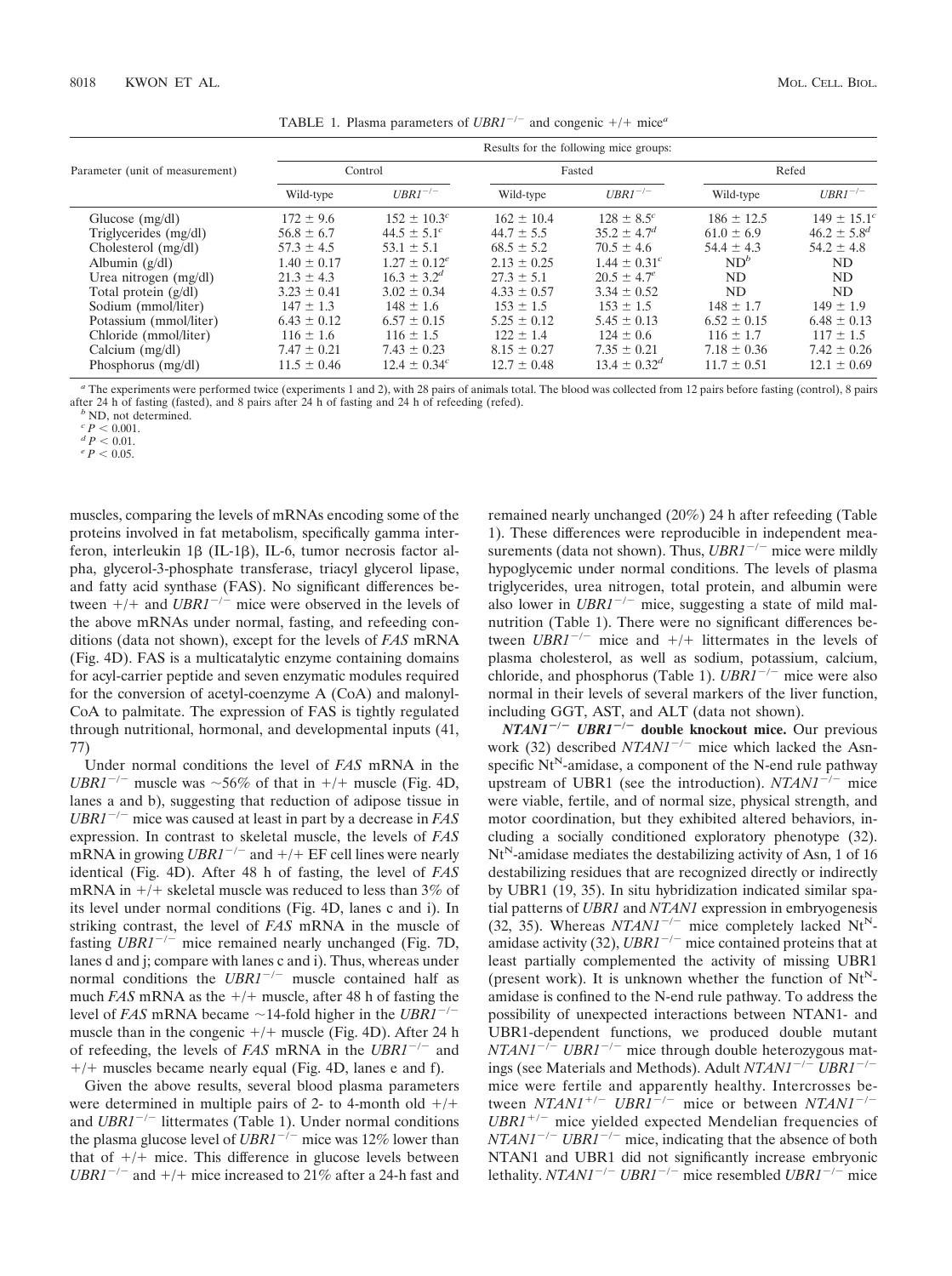in being of lower weight (by  $\sim 20\%$ ) than their *NTAN1<sup>+/+</sup>*  $UBRI^{+/+}$ , *NTAN1<sup>+/-</sup>*  $UBRI^{+/+}$ , and *NTAN1<sup>+/+</sup> UBR1<sup>+/-</sup> lit*termates (data not shown), in contrast to the normal weight of  $NTAN1^{-/-}$  mice (32). General behavior, physical strength, and motor coordination of  $NTAN1^{-/-}$  UBR1<sup>-/-</sup> mice were not overtly abnormal, as assayed with the previously described (32) rotarod test, weight retention test, and coat hanger test (data not shown).

#### **DISCUSSION**

This study is the first in a projected series that aims to decipher, in functional and mechanistic detail, the mammalian N-end rule pathway at the level of the pathway's E3 Ub ligases. It was found that more than one E3 (N-recognin) mediates the mouse N-end rule pathway, in contrast to *S. cerevisiae*. We report the following results.

(i) The mouse *UBR1*-encoded 200-kDa N-recognin (E3 $\alpha$ ) (35) was shown to rescue the N-end rule pathway in  $ubr1\Delta S$ . *cerevisiae* that lacked the 225-kDa yeast homolog of mouse UBR1. The rescue's efficiency was strongly increased in the presence of a cognate mouse E2 enzyme, either mHR6A or mHR6B  $(E2_{14K})$  (Fig. 3).

(ii)  $UBRI^{-/-}$  mouse strains lacking the UBR1 protein (Fig. 2) were viable, of normal fertility, and outwardly healthy, but their mass, from birth through adulthood, was significantly lower than that of their congenic  $+/+$  littermates (on average, 20% lower at 2 months of age) (Fig. 4). The lower mass of  $UBRI^{-/-}$  mice stemmed at least in part from reduced mass of skeletal muscle and adipose tissues. *FAS* mRNA, encoding FAS, was underexpressed in  $UBRI^{-/-}$  muscle from normally fed *UBR1<sup>-/-</sup>* mice and was strikingly misregulated after a 48-h fast (Fig. 7C). The growth retardation and decreased fat content in  $UBRI^{-/-}$  mice were consistent with a lower level of glucose and triglycerides in the blood plasma of these mice (Table 1).

(ii) Extracts of  $UBRI^{-/-}$  skeletal muscle lacked the N-end rule pathway, in contrast to otherwise identical extracts from  $+/+$  muscle. This and other evidence (Fig. 6) suggested that the N-end rule pathway was absent from cells of the  $UBRI^{-/-}$ skeletal muscle. By contrast, the N-end rule pathway was found to be active and even slightly enhanced both in  $UBRI^{-/-}$  EF cell lines in vivo and in EF extracts (Fig. 7).

(iv) Double-mutant  $NTAN1^{-/-}$  UBR1<sup>-/-</sup> mice, which lacked both Nt<sup>N</sup>-amidase (see the introduction) and the *UBR1*encoded  $E3\alpha$  Ub ligase, were viable and did not exhibit phenotypes other than the expected ones.

The main finding of this work is that the recognition of type 1 and type 2 N-end rule substrates by the mammalian N-end rule pathway is mediated by more than one E3 Ub ligase (N-recognin), in contrast to the yeast *S. cerevisiae*, where UBR1 is the only E3 of the N-end rule pathway. Functionally overlapping, differentially expressed N-recognins render  $UBRI^{-/-}$  mice mosaic in regard to activity of the N-end rule pathway. The previously identified mouse *UBR2* and *UBR3* genes (35) encode proteins that are, respectively, 47 and 25% identical and 67 and 51% similar to mouse UBR1 (Y. T. Kwon, T. Tasaki, and A. Varshavsky, unpublished data). *S. cerevisiae* UBR1 is equally similar (22% identity, 42% similarity) to mouse UBR1 and UBR2. Although UBR3 is clearly an E3 Ub ligase of the same RING-H2 class as UBR1 and is a member of the UBR sequence family, it lacks the N-terminus-proximal residues that have previously been found to be essential for the integrity of the type 1 and type 2 substrate-binding sites of *S. cerevisiae* UBR1 (A. Webster, M. Ghislain, and A. Varshavsky, unpublished data). UBR3 might be the still-unidentified E3 Ub ligase that recognizes N-terminal Ala, Ser, or Thr, the type 3 destabilizing residues of the mammalian N-end rule (18, 22).

In contrast to UBR3, mouse UBR2 is identical in size to mouse UBR1 (200 kDa) and contains the residues identified as essential for the recognition of type 1 or 2 substrates in *S. cerevisiae* UBR1 (see above). In addition, the mouse *UBR1* and *UBR2* genes have identical exon and intron junctions in the first 12 exons that have been examined in detail (Y. T. Kwon and A. Varshavsky, unpublished data). Recent in vitro binding assays with model N-end rule substrates identified mouse UBR2 as a type 1 and 2 N-recognin (Z. Xia, Y. T. Kwon, F. Du, and A. Varshavsky, unpublished data), making it likely that UBR2 is an E3 that at least partially rescues the N-end rule pathway in  $UBRI^{-/-}$  mice. If so, it remains to be explained why extracts from the  $UBRI^{-/-}$  skeletal muscle, where UBR2 is apparently expressed, lack the N-end rule pathway, in contrast to identically prepared extracts from  $+/+$  muscle and also in contrast to extracts from either  $UBRI^{-/-}$  or  $+/+$  EF cells (see Results). Remarkably, recent results indicated that UBR1 and UBR2 cannot be the only type 1 or 2 N-recognins in the mouse. The *UBR1<sup>-/-</sup> UBR2<sup>-/-</sup>* double mutant mice are embryonic lethals, in contrast to  $UBRI^{-/-}$  and  $UBR2^{-/-}$  mice; nevertheless, EF cells rescued from arrested UBR1<sup>-/-</sup>  $UBR2^{-/-}$  embryos do contain the N-end rule pathway, albeit of significantly lower activity (Y. T. Kwon, I. Davydov, and A. Varshavsky, unpublished data). The identity of a third mouse type 1 and 2 N-recognin (E3) is unknown. This N-recognin might be closer in sequence to that of the plant (*Arabidopsis thaliana*) protein PRT1, which is not a member of the UBR sequence family but shares with it the presence of a RING finger and the ability to recognize destabilizing N-terminal residues in model substrates (50). In contrast to UBR1, which binds to both type 1 (basic) and type 2 (bulky hydrophobic) destabilizing N-terminal residues, plant PRT1 binds to a subset of type 2 N-terminal residues (A. Bachmair, personal communication), raising the possibility that a third mouse N-recognin is PRT1-like in that it may be specific for subsets of N-terminal residues that are recognized by N-recognins such as UBR1 and UBR2.

The recently constructed  $UBR2^{-/-}$  mice are viable as males but not as females, most of which die as embryos (Y. T. Kwon and A. Varshavsky, unpublished data). *UBR2<sup>-/-</sup>* EF cells contain the N-end rule pathway, as would be expected given the presence of UBR1 (E3 $\alpha$ ) in *UBR2<sup>-/-</sup>* mice. *UBR2<sup>-/-</sup>* males are of normal weight and appearance but are infertile owing to death, through apoptosis, of meiotic spermatocytes in  $UBR2^{-/-}$  testes (Y. T. Kwon and A. Varshavsky, unpublished data). The death of meiotic spermatocytes in  $UBR2^{-/-}$  mice may be caused by the lack of UBR1 ( $E3\alpha$ ) expression in these cells, a conjecture to be verified.

Several studies utilized dipeptides as inhibitors of the N-end rule pathway in metazoan cells. The reported results include the inhibition of mammalian cell differentiation (27, 47), the inhibition of apoptosis in human lymphocytes (44), and the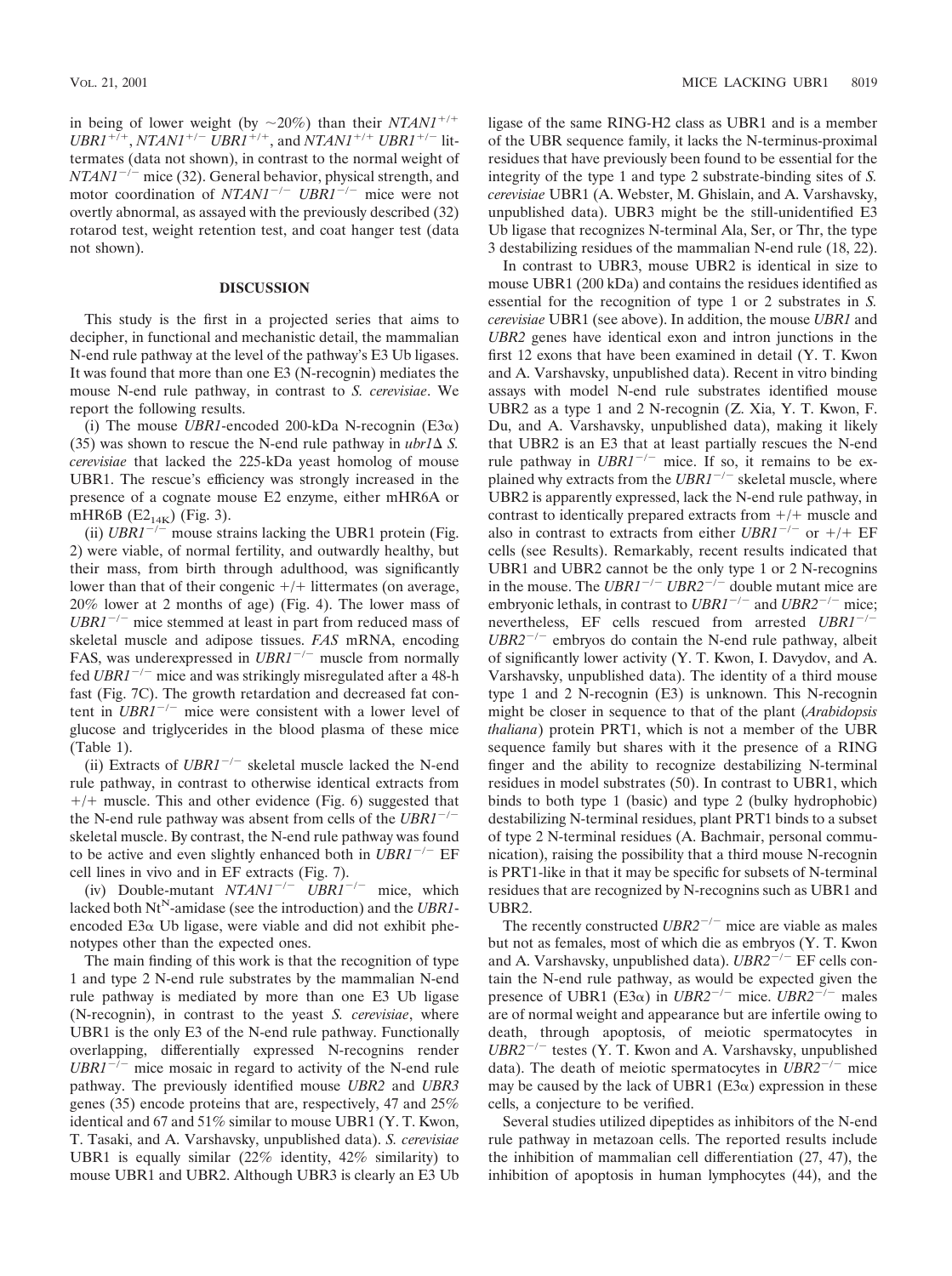inhibition of limb regeneration in newts (67) by dipeptides bearing destabilizing N-terminal residues. In contrast to *S. cerevisiae*, where dipeptides added to the growth medium are strong in vivo inhibitors of the N-end rule pathway (5), the same dipeptides are, at most, weak inhibitors of the N-end rule pathway in mammalian cells (F. Lévy and A. Varshavsky, unpublished data). Moreover, if the design of *S. cerevisiae* UBR1 is relevant to mammalian N-recognins, it is clear that dipeptides can also activate rather than inhibit a substrate-binding site of N-recognin that recognizes internal degrons in a subset of its substrates (68). Given this issue alone, the discovery of circuits controlled by the N-end rule pathway in multicellular eukaryotes will require genetic analyses as well as identification of the pathway's physiological substrates.

Four functions of the N-end rule pathway have been identified so far: its essential roles in the control of peptide import (68) and chromosome stability (51) in *S. cerevisiae* (see the introduction), its essential role in mammalian spermatogenesis (the phenotype of  $UBR2^{-/-}$  mice described above [Y. T. Kwon and A. Varshavsky, unpublished data]), and its requirement for cardiogenesis and angiogenic remodeling during mouse embryogenesis (Y. T. Kwon, A. Kashina, and A. Varshavsky, unpublished data). The latter function was discovered through the construction of  $ATEI^{-/-}$  mouse strains that lacked Rtransferase (see the introduction). In contrast to the two roles of the N-end rule pathway in yeast, where both the relevant circuits and physiological substrates of UBR1 are partially understood (51, 68), we do not know, as yet, the identity of proteins whose metabolic stabilization underlies the observed phenotypes of  $UBRI^{-/-}$ ,  $UBR2^{-/-}$ , and  $ATEI^{-/-}$  mouse strains. The  $UBRI^{-/-}$  mice and cells of the present work will be essential for further advances in the understanding of the N-end rule pathway.

### **ACKNOWLEDGMENTS**

We are grateful to members of the Caltech Transgenic and Knockout Core Facility, especially to S. Pease, B. Kennedy, and A. Granados for their care of mice and expert technical help. We thank B. Kennedy for his assistance with mouse weighing, W. Rivas for help with the cardiac puncture procedure, and Greg Cope for assistance with the Northern analysis. We are grateful to H. P. Roest (Erasmus University, Rotterdam, The Netherlands) for a gift of plasmid 44.83 and to members of the Varshavsky laboratory for helpful discussions and support. We also thank T. Tasaki and F. Du for their comments on the manuscript.

A.V. gratefully acknowledges support by the Fellows Program of the International Institute for Advanced Studies (Kyoto, Japan). This work was supported by grants GM31530 and DK39520 from the National Institutes of Health to A.V.

### **REFERENCES**

- 1. **Alagramam, K., F. Naider, and J. M. Becker.** 1995. A. Recognition component of the ubiquitin system is required for peptide transport in Saccharomyces cerevisiae. Mol. Microbiol. **15:**225–234.
- 2. **Ausubel, F. M., R. Brent, R. E. Kingston, D. D. Moore, J. A. Smith, J. G. Seidman, and K. Struhl (ed.).** 2000. Current protocols in molecular biology. Wiley-Interscience, New York, N.Y.
- 3. **Bachmair, A., D. Finley, and A. Varshavsky.** 1986. In vivo half-life of a protein is a function of its amino-terminal residue. Science **234:**179–186.
- 4. **Bachmair, A., and A. Varshavsky.** 1989. The degradation signal in a shortlived protein. Cell **56:**1019–1032.
- 5. **Baker, R. T., and A. Varshavsky.** 1991. Inhibition of the N-end rule pathway in living cells. Proc. Natl. Acad. Sci. USA **87:**2374–2378.
- 6. **Baker, R. T., and A. Varshavsky.** 1995. Yeast N-terminal amidase. A new enzyme and component of the N-end rule pathway. J. Biol. Chem. **270:** 12065–12074.
- 7. **Balzi, E., M. Choder, W. Chen, A. Varshavsky, and A. Goffeau.** 1990. Cloning and functional analysis of the arginyl-tRNA-protein transferase gene *ATE1* of Saccharomyces cerevisiae. J. Biol. Chem. **265:**7464–7471.
- 8. Bartel, B., I. Wünning, and A. Varshavsky. 1990. The recognition component of the N-end rule pathway. EMBO J. **9:**3179–3189.
- 9. **Byrd, C., G. C. Turner, and A. Varshavsky.** 1998. The N-end rule pathway controls the import of peptides through degradation of a transcriptional repressor. EMBO J. **17:**269–277.
- 10. **Chau, V., J. W. Tobias, A. Bachmair, D. Marriott, D. J. Ecker, D. K. Gonda, and A. Varshavsky.** 1989. A multiubiquitin chain is confined to specific lysine in a targeted short-lived protein. Science **243:**1576–1583.
- 11. **Davydov, I. V., D. Patra, and A. Varshavsky.** 1998. The N-end rule pathway in Xenopus egg extracts. Arch. Biochem. Biophys. **357:**317–325.
- 12. **Davydov, I. V., and A. Varshavsky.** 2000. RGS4 is arginylated and degraded by the N-end rule pathway in vitro. J. Biol. Chem. **275:**22931–22941.
- 13. deGroot, R. J., T. Rümenapf, R. J. Kuhn, and J. H. Strauss. 1991. Sindbis virus RNA polymerase is degraded by the N-end rule pathway. Proc. Natl. Acad. Sci. USA **88:**8967–8971.
- 14. **DeMartino, G. N., and C. A. Slaughter.** 1999. The proteasome, a novel protease regulated by multiple mechanisms. J. Biol. Chem. **274:**22123–22126.
- 15. **Deshaies, R. J.** 1999. SCF and cullin/RING-H2-based ubiquitin ligases. Annu. Rev. Cell Dev. Biol. **15:**435–467.
- 16. **Dohmen, R. J.** 2000. Primary destruction signals, p. 188–205. *In* W. Hilt and D. Wolf (ed.), Proteasomes: the world of regulatory proteolysis. R. G. Landes Biosciences, Georgetown, Tex.
- 17. **Dohmen, R. J., K. Madura, B. Bartel, and A. Varshavsky.** 1991. The N-end rule is mediated by the UBC2(RAD6) ubiquitin-conjugating enzyme. Proc. Natl. Acad. Sci. USA **88:**7351–7355.
- 18. Gonda, D. K., A. Bachmair, I. Wünning, J. W. Tobias, W. S. Lane, and A. **Varshavsky.** 1989. Universality and structure of the N-end rule. J. Biol. Chem. **264:**16700–16712.
- 19. **Grigoryev, S., A. E. Stewart, Y. T. Kwon, S. M. Arfin, R. A. Bradshaw, N. A. Jenkins, N. G. Copeland, and A. Varshavsky.** 1996. A mouse amidase specific for N-terminal asparagine. The gene, the enzyme, and their function in the N-end rule pathway. J. Biol. Chem. **271:**28521–28532.
- 20. **Haas, A. J., and T. J. Siepman.** 1997. Pathways of ubiquitin conjugation. FASEB J. **11:**1257–1268.
- 21. **Harlow, E., and D. Lane.** (ed.) 1999. Using antibodies: a laboratory manual. Cold Spring Harbor Laboratory Press, Cold Spring Harbor, N.Y.
- 22. **Heller, H., and A. Hershko.** 1990. A ubiquitin-protein ligase specific for type III protein substrates. J. Biol. Chem. **265:**6532–6535.
- 23. **Hershko, A., and A. Ciechanover.** 1998. The ubiquitin system. Annu. Rev. Biochem. **76:**425–479.
- 24. **Hershko, A., A. Ciechanover, and A. Varshavsky.** 2000. The ubiquitin system. Nat. Med. **10:**1073–1081.
- 25. **Hicke, L.** 2001. Protein regulation by monoubiquitin. Nat. Rev. Mol. Cell. Biol. **2:**195–201.
- 26. **Hochstrasser, M.** 1996. Ubiquitin-dependent protein degradation. Annu. Rev. Genet. **30:**405–439.
- 27. **Hondermarck, H., J. Sy, R. A. Bradshaw, and S. M. Arfin.** 1992. Dipeptide inhibitors of ubiquitin-mediated protein turnover prevent growth factorinduced neurite outgrowth in rat pheochromocytoma PC12 cells. Biochem. Biophys. Res. Commun. **30:**280–288.
- 28. **Joazeiro, C. A. P., and T. Hunter.** 2000. Ubiquitination: more than two to tango. Science **289:**2061–2062.
- 29. **Johnson, E. S., D. K. Gonda, and A. Varshavsky.** 1990. Cis-trans recognition and subunit-specific degradation of short-lived proteins. Nature **346:**287– 291.
- 30. **Johnson, E. S., P. C. Ma, I. M. Ota, and A. Varshavsky.** 1995. A proteolytic pathway that recognizes ubiquitin as a degradation signal. J. Biol. Chem. **270:**17442–17456.
- 31. **Koken, M. H., P. Reynolds, I. Jaspers-Dekker, L. Prakash, S. Prakash, D. Bootsma, and J. H. Hoeijmakers.** 1991. Structural and functional conservation of two human homologs of the yeast DNA repair gene *RAD6*. Proc. Natl. Acad. Sci. USA **88:**8865–8869.
- 32. **Kwon, Y. T., S. A. Balogh, I. V. Davydov, A. S. Kashina, J. K. Yoon, Y. Xie, A. Gaur, L. Hyde, V. H. Denenberg, and A. Varshavsky.** 2000. Altered activity, social behavior, and spatial memory in mice lacking the NTAN1p amidase and the asparagine branch of the N-end rule pathway. Mol. Cell. Biol. **20:**4135–4148.
- 33. **Kwon, Y. T., A. S. Kashina, and A. Varshavsky.** 1999. Alternative splicing results in differential expression, activity, and localization of the two forms of arginyl-tRNA-protein transferase, a component of the N-end rule pathway. Mol. Cell. Biol. **19:**182–193.
- 34. **Kwon, Y. T., F. Levy, and A. Varshavsky.** 1999. Bivalent inhibitor of the N-end rule pathway. J. Biol. Chem. **274:**18135–18139.
- 35. **Kwon, Y. T., Y. Reiss, V. A. Fried, A. Hershko, J. K. Yoon, D. K. Gonda, P. Sangan, N. G. Copeland, N. A. Jenkins, and A. Varshavsky.** 1998. The mouse and human genes encoding the recognition component of the N-end rule pathway. Proc. Natl. Acad. Sci. USA **95:**7898–7903.
- 36. **Laney, J. D., and M. Hochstrasser.** 1999. Substrate targeting in the ubiquitin system. Cell **97:**427–430.